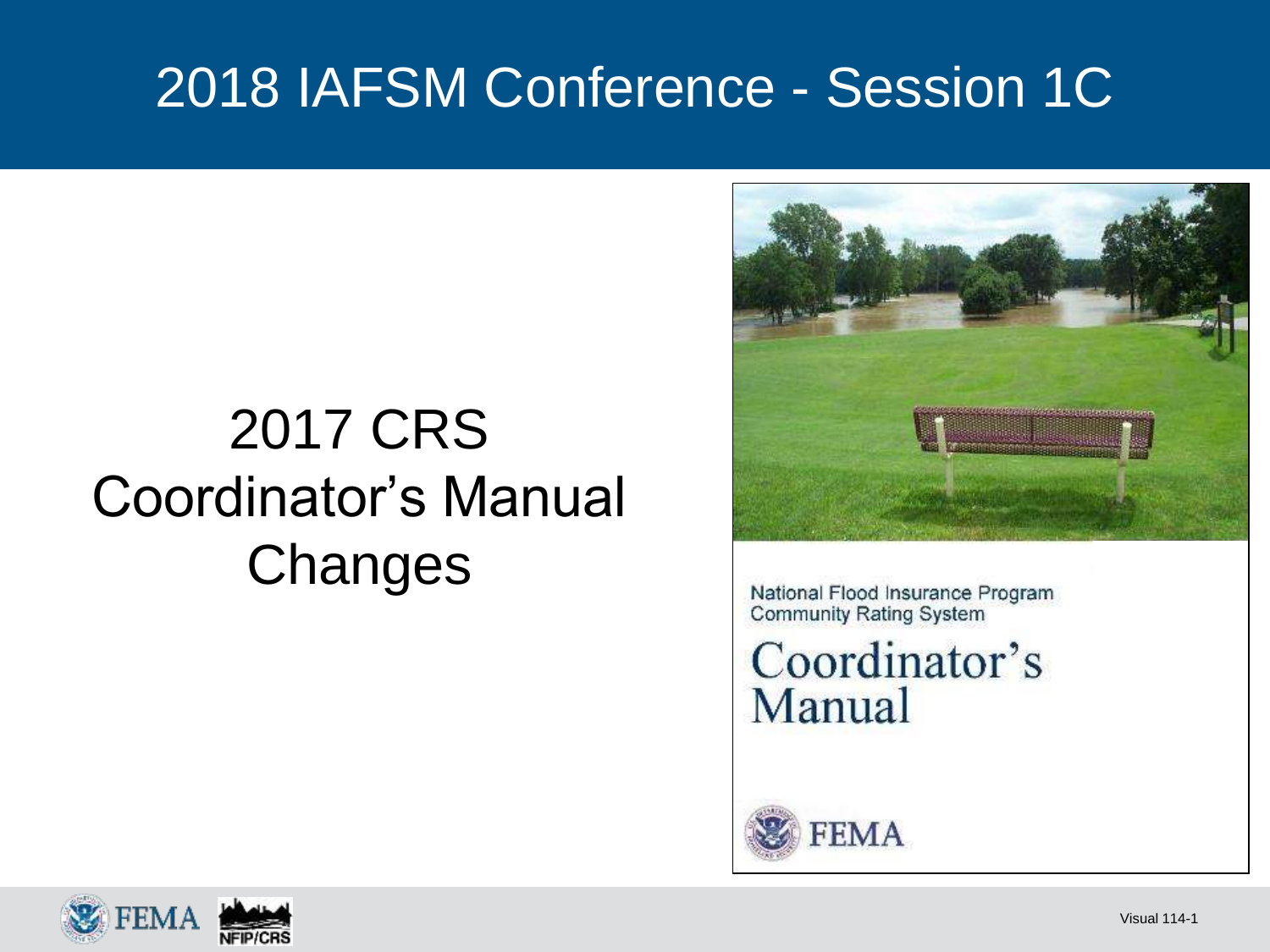#### What you will see changes in the 2017 Manual

- $\triangleright$  Bars in the margins for changes
- $\triangleright$  Appendix D
- $\triangleright$  No bars for corrections and typos



Higher Regulatory Standards

One method to offset the impacts of the use of fill is to require compensatory storage. but compensatory storage does not compensate for the adverse impact on other natural floodplain functions. Therefore, it is worth approximately half the credit. This credit is for regulations that require new developments to provide compensatory storage at hydrologically equivalent sites up to a ratio of 1.5 to 1.

- (2) Prohibition of huildings (DL2) (maximum credit: 1,000 points). If the regulations prohibit only certain types of buildings, such as residences, the points can be prorated.
	- (a) Prohibition of all buildings (DL2a): Full credit for DL2 is for prohibiting all buildings and LOMR-Fs.
	- (b) Prohibition of all buildings (DL2b): Partial credit is provided if the community allows LOMR-Fs.
- (3) Prohibition of outdoor storage of materials (DL3) (maximum credit: 50 points). Credit can be received under three sub-elements:

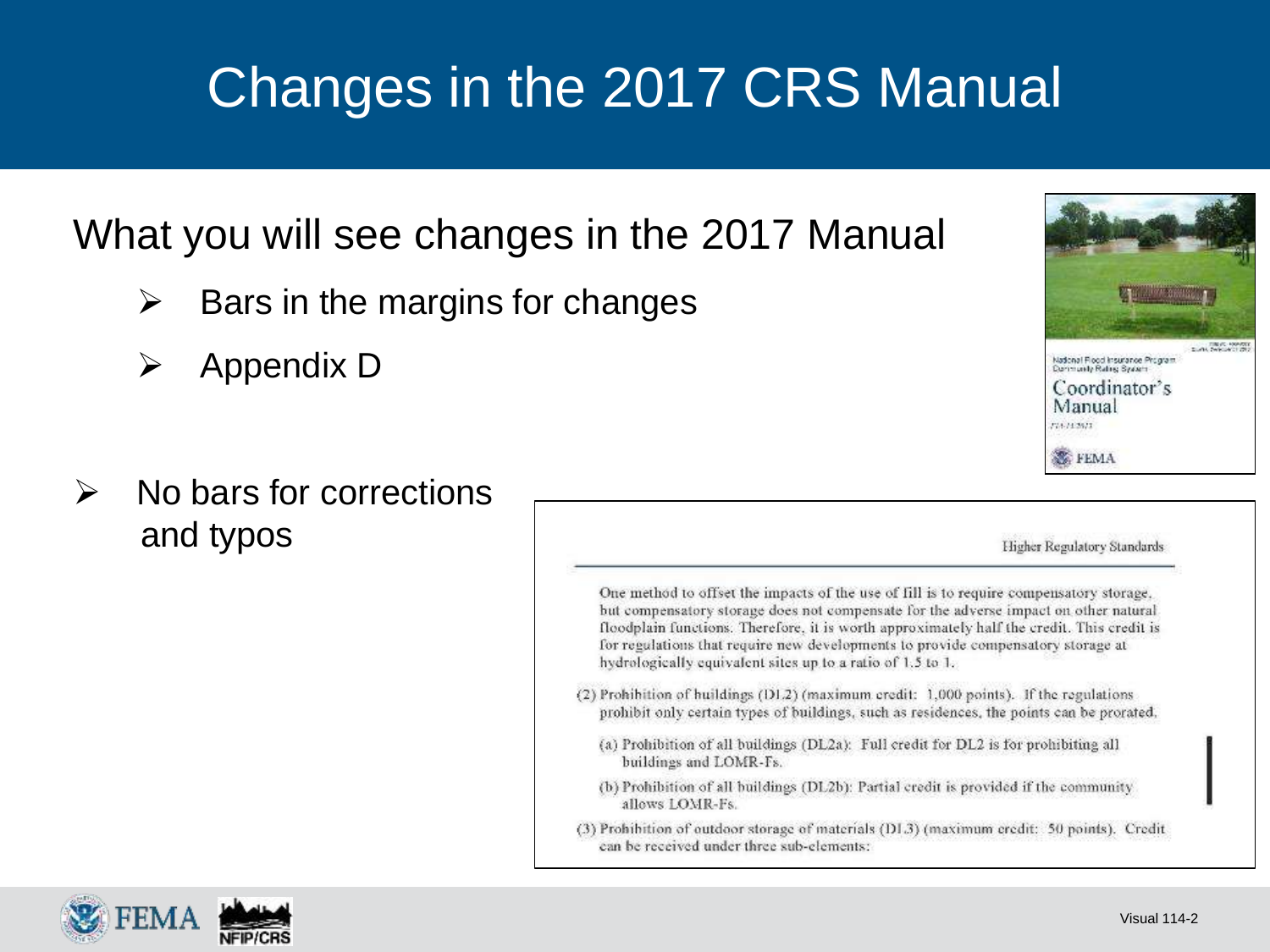Reasons for Changes:

- Consideration of CRS goals
- National consistency



- Community and stakeholder comments
- CRS Task Force considerations
- More attention to special flood-related hazards and residual risk
- Improvements, clarifications and corrections

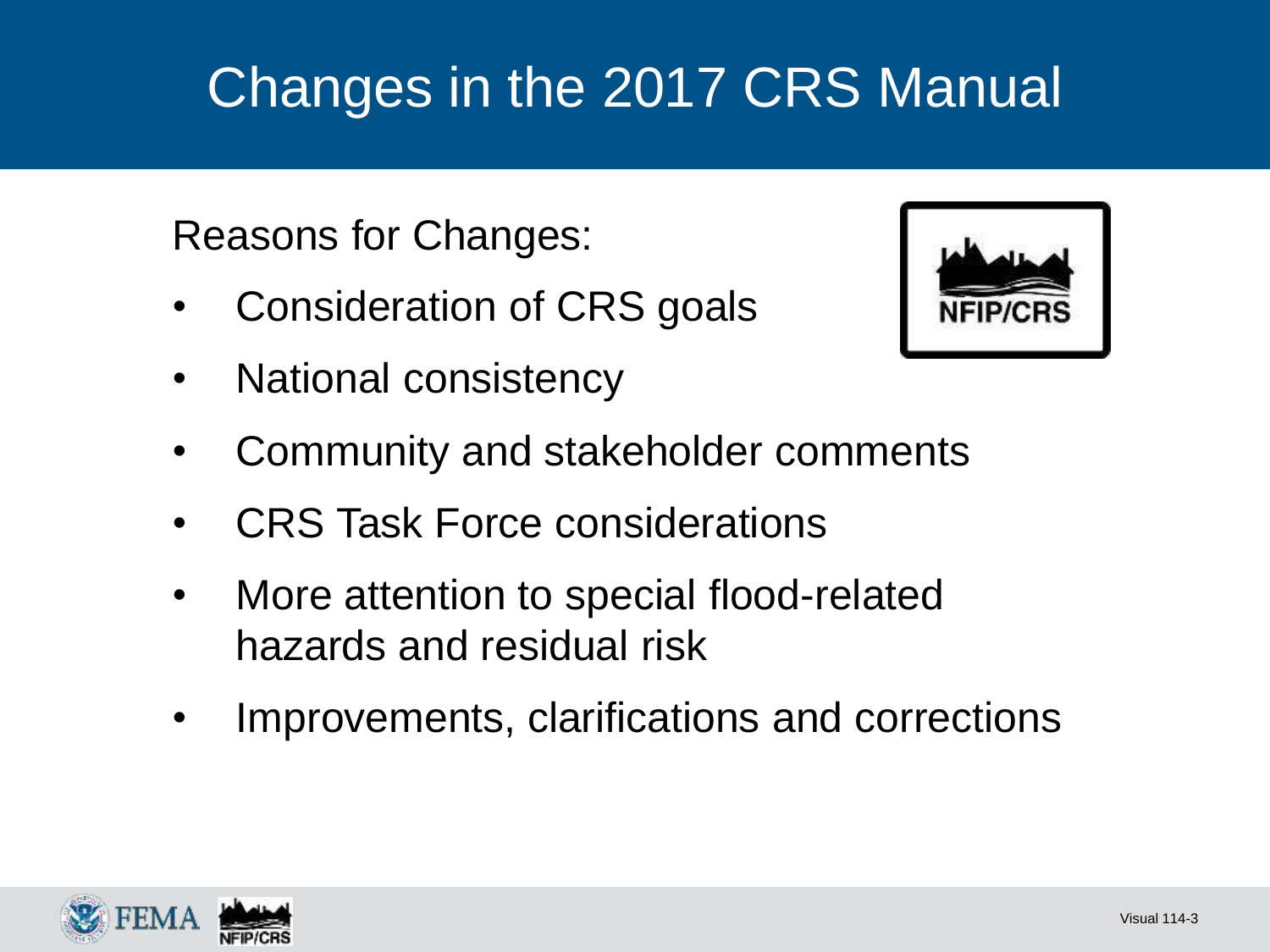Largest Changes:

- Special Flood-related Hazards incorporated into the Coordinator's Manual (no more Supplements)
- Section 502 Repetitive loss categories
- Activity 410 CTP credit retirement
- Activity 450 WMP options for coastal communities
- Activity 540 changes in prerequisites
- Class 4 freeboard requirement
- Sea Level Rise Standard



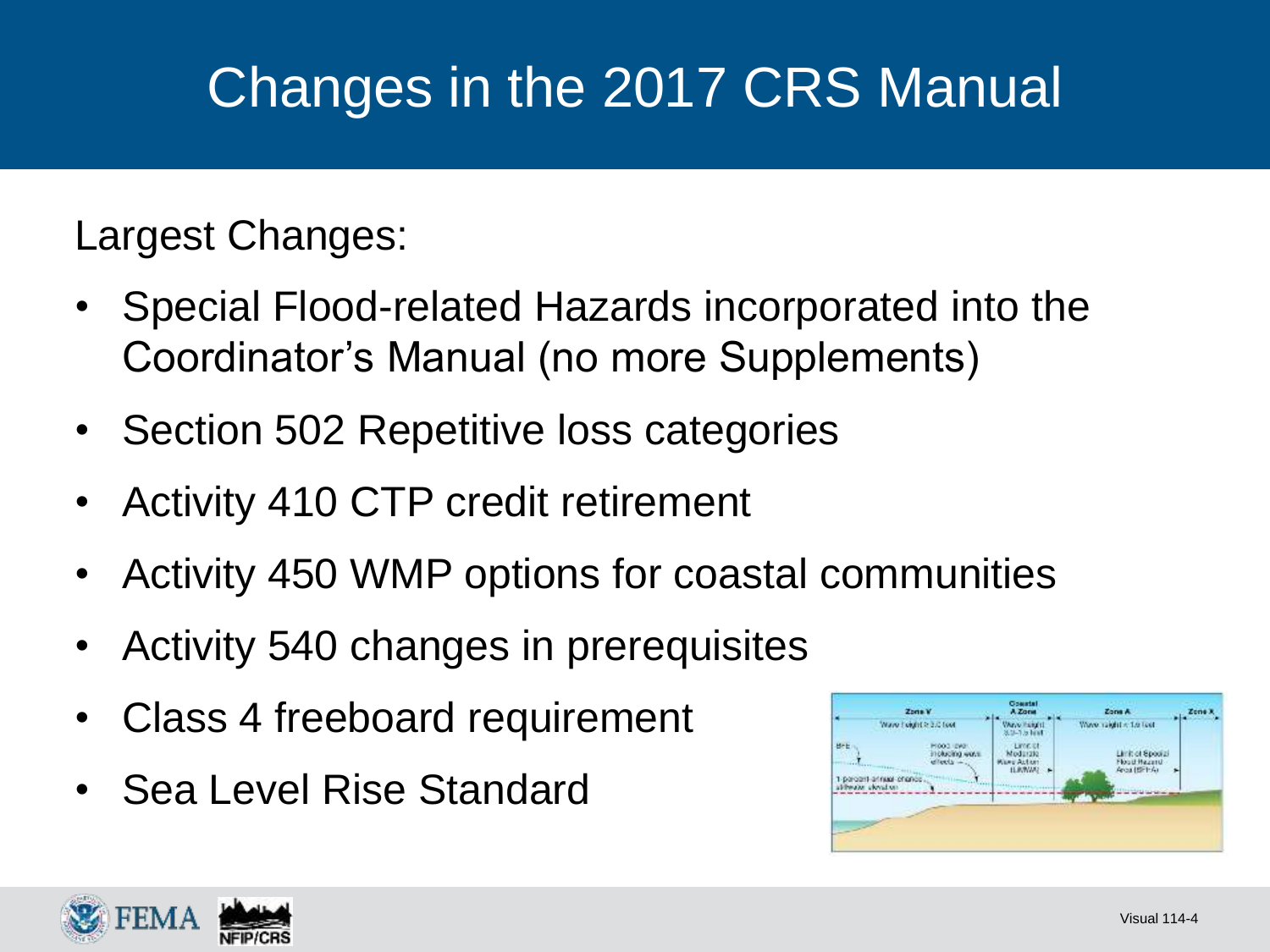What Hasn't Changed:

- Maximum Credit for an Activity
- Element names



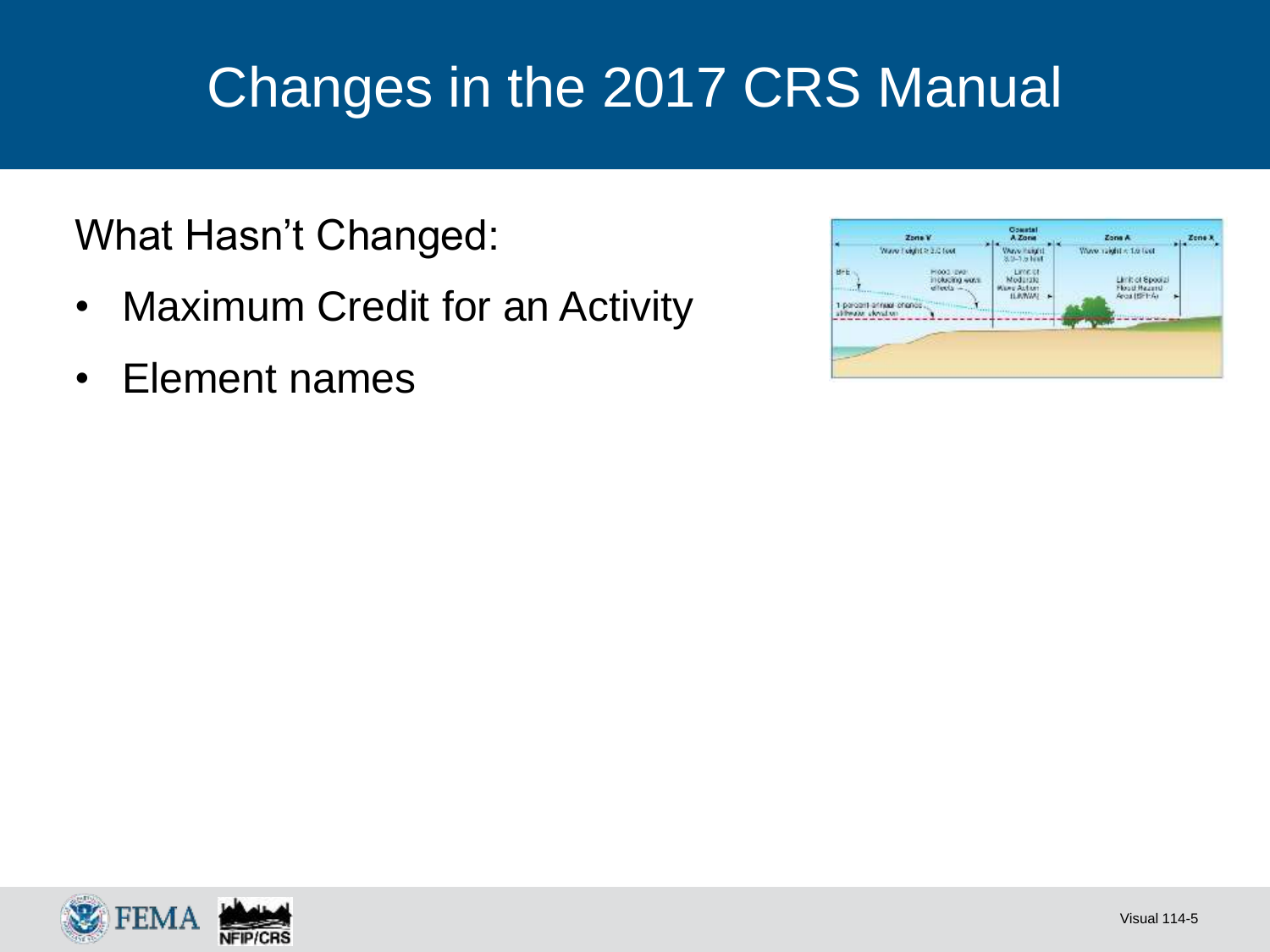# 2017 CRS Manual Changes

Some credit criteria retired (deleted). Examples:

Activity 320 (Map Information Service)

- MI (Map Information) requirement to publicize Elevation Certificate availability – retired
- Already provided for with Activity 310 credit

Activity 350 (Flood Protection Information)

- WEB credit requirement to publicize Activity 320 services on website – retired
- Already provided for with Activity 320 credit



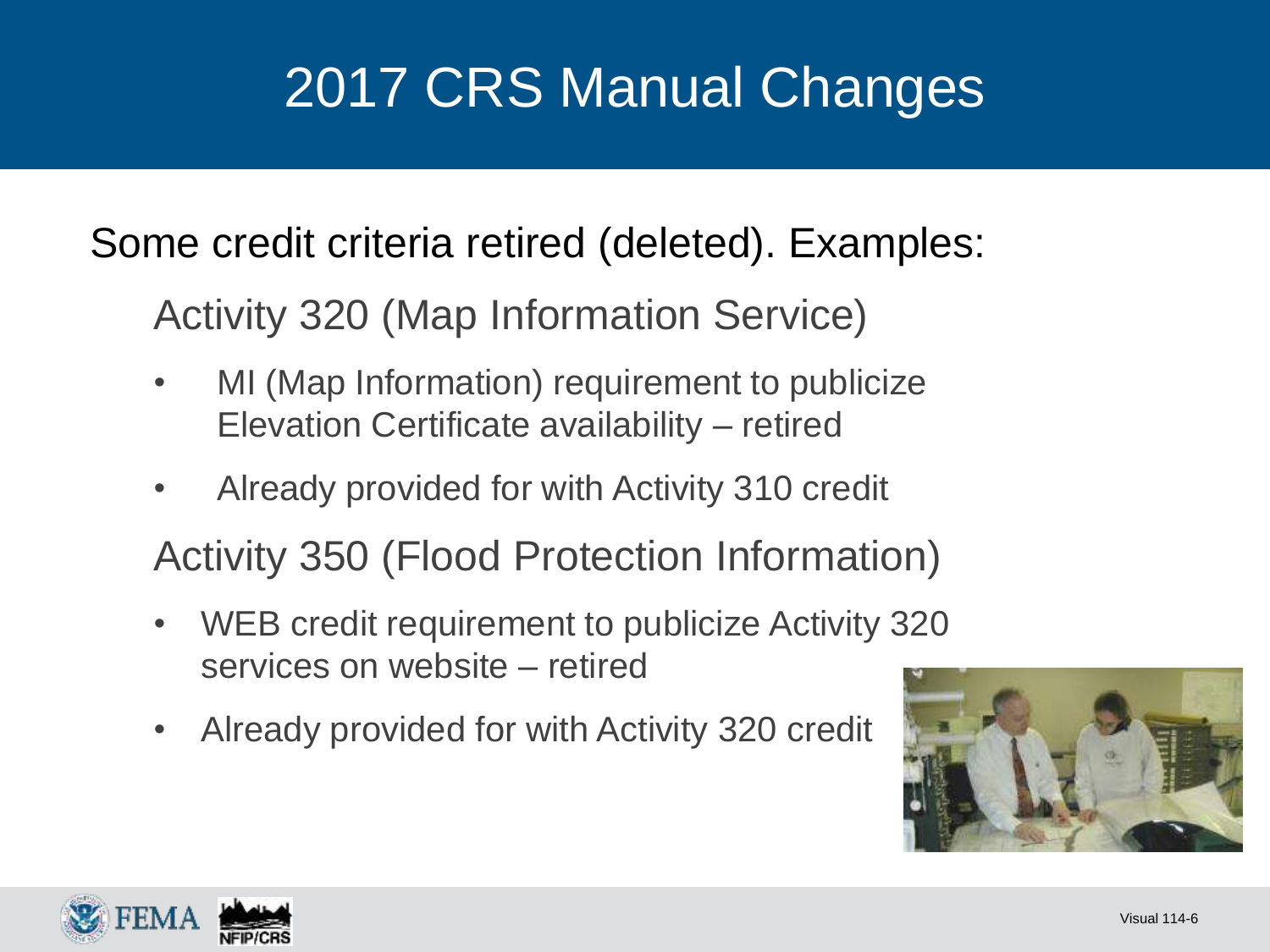# 300 Series Changes

Activity 330 (Outreach Projects)

- Emphasis on messages
- Target audiences changed to priority audiences
- Priority audiences expanded to include Special flood-related hazards and dams and levees



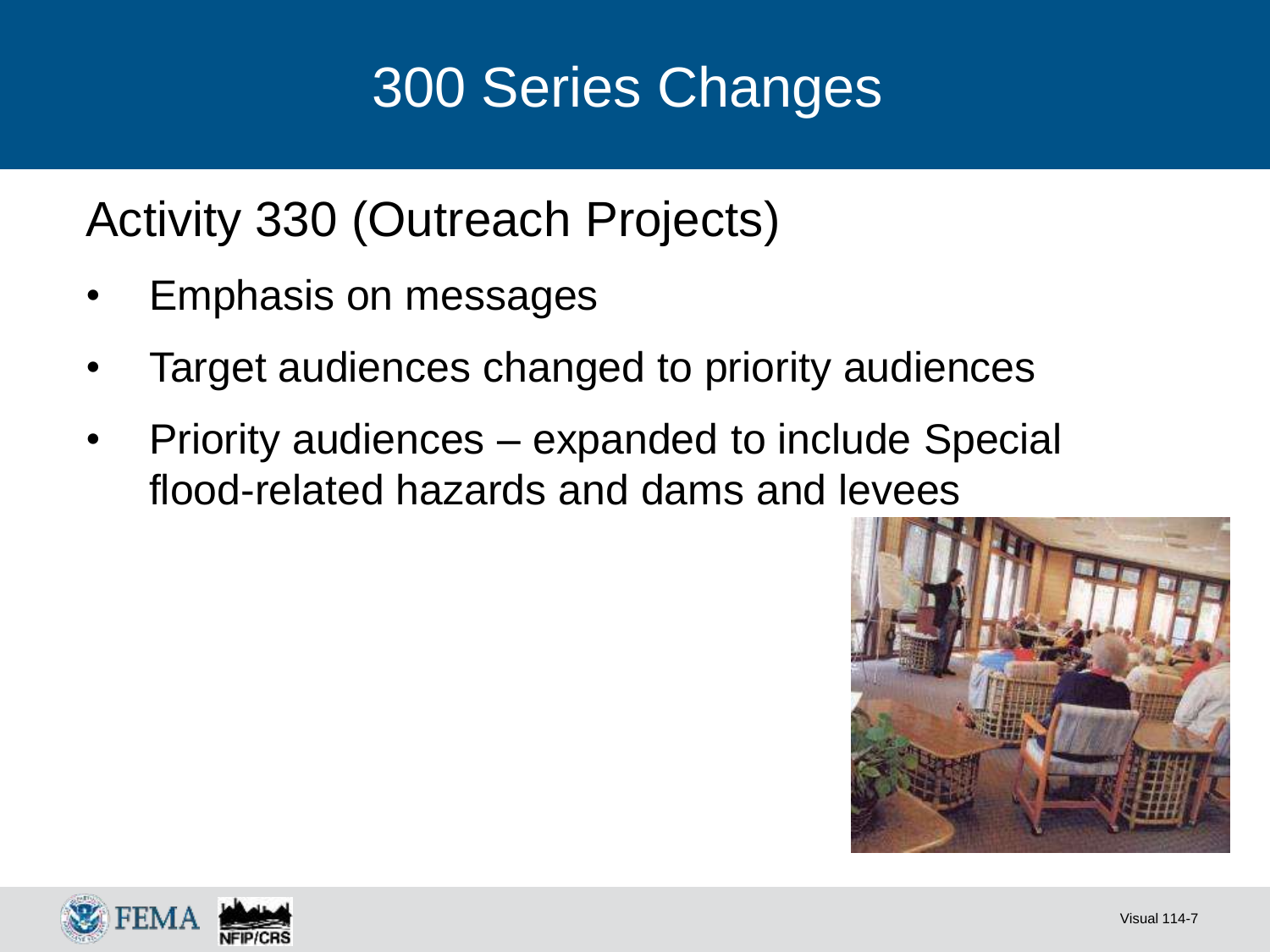| Table 330-1. CRS topics and example messages.                                                                       |                                                                                                                                                                                                                                                                                                                                                                                                                                                           |  |  |
|---------------------------------------------------------------------------------------------------------------------|-----------------------------------------------------------------------------------------------------------------------------------------------------------------------------------------------------------------------------------------------------------------------------------------------------------------------------------------------------------------------------------------------------------------------------------------------------------|--|--|
| <b>Six Priority Topics</b>                                                                                          | <b>Example Messages</b>                                                                                                                                                                                                                                                                                                                                                                                                                                   |  |  |
| 1. Know your flood hazard                                                                                           | Your property is subject to flooding by the Roaring River<br>You are in a repetitively flooded area<br>Call 555-1234 to find out the flood hazard for your property                                                                                                                                                                                                                                                                                       |  |  |
| 2. Insure your property for your flood hazard<br>Note: At least one project must include<br>a message on this topic | Ask your insurance agent if you are covered for flood damage<br>Renters should buy flood insurance for their contents<br>Take advantage of a low-cost Preferred Risk Policy                                                                                                                                                                                                                                                                               |  |  |
| 3. Protect people from the hazard                                                                                   | Turn around, don't drown<br>Know the flood warning signals: one long blast of the siren<br>means a flash flood along Silver Creek<br>Designate a place where your family can rendezvous after an<br>evacuation order is issued                                                                                                                                                                                                                            |  |  |
| 4. Protect your property from the hazard                                                                            | Replace your flooded furnace with one elevated above the<br>flood level<br>Store your valuables and insurance papers upstairs in a<br>waterproof container<br>We can help you get a grant to elevate your home. Call us<br>at the contract of the contract of the contract of the contract of the contract of the contract of the contract of the contract of the contract of the contract of the contract of the contract of the contract of the contrac |  |  |
| 5. Build responsibly                                                                                                | Get a permit from before you build<br>Don't build or grade within 10 feet from the property line so<br>you don't alter the drainage between homes<br>Use only licensed contractors who know the rules                                                                                                                                                                                                                                                     |  |  |
| 6. Protect natural floodplain functions                                                                             | Protect our turtle nesting areas: stay off the beach after<br>sunset<br>Report broken silt fences: they help keep our streams clean<br>Don't trash the river---that's where we get our drinking water                                                                                                                                                                                                                                                     |  |  |
| flooding conditions.                                                                                                | Nore: All the messages are examples. Communities should develop messages that are pertinent to their                                                                                                                                                                                                                                                                                                                                                      |  |  |

Visual 320.8

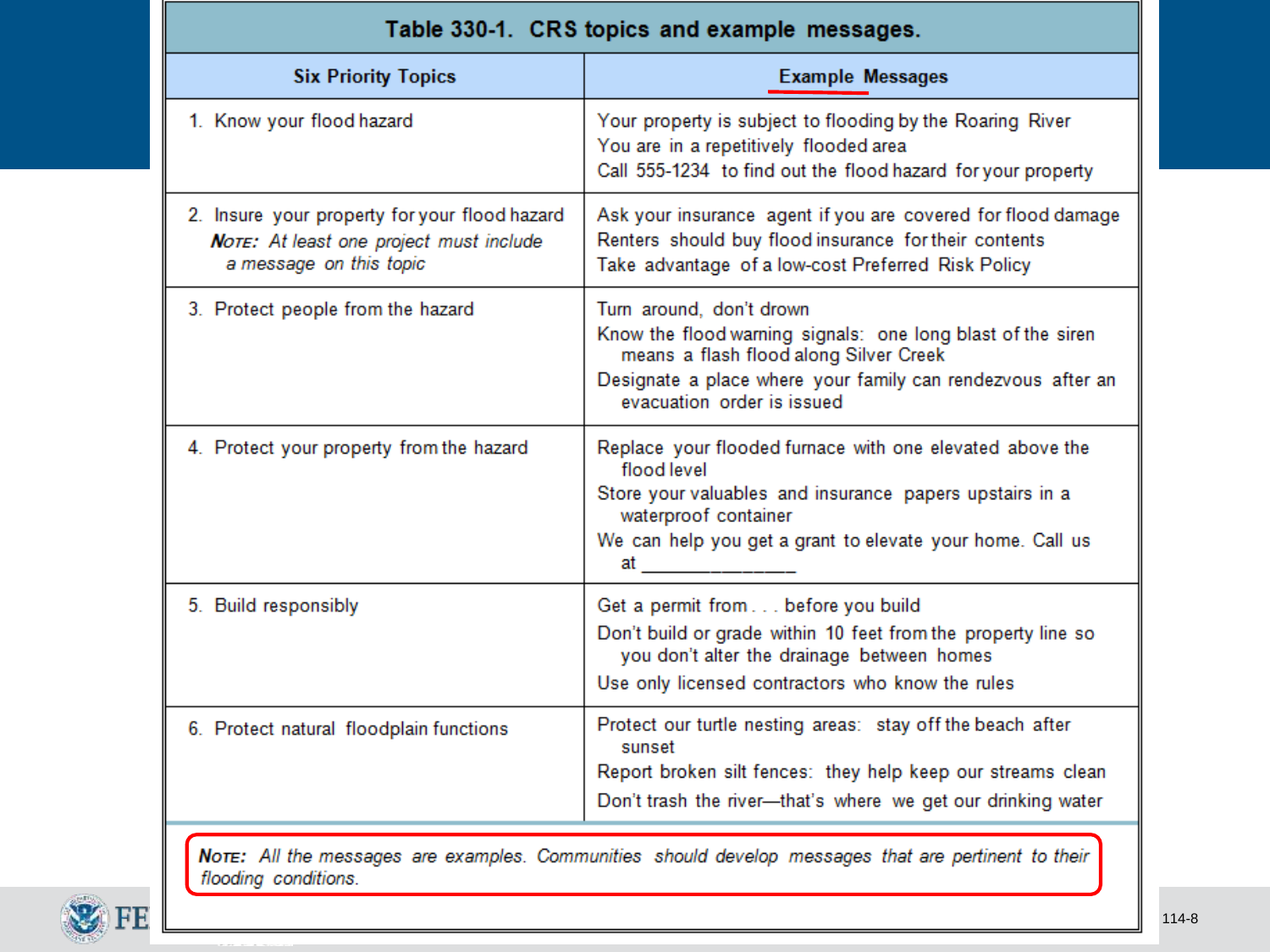## Activity 330 (Outreach Projects)

Messages - With a PPI: Any flood-related topics, and up to four more priority topics, can be can be used in messages



Example topics 7 and 8 could also be listed under CRS topic 3—Protect people from the hazard. By listing them as separate topics in its PPI, the community can receive credit for covering three different topics in each project. Similarly, example topic 9 could be covered under CRS topic 4. All four additional topics (7 through 10) need to be explained in the Program for Public Information. Visual 114-9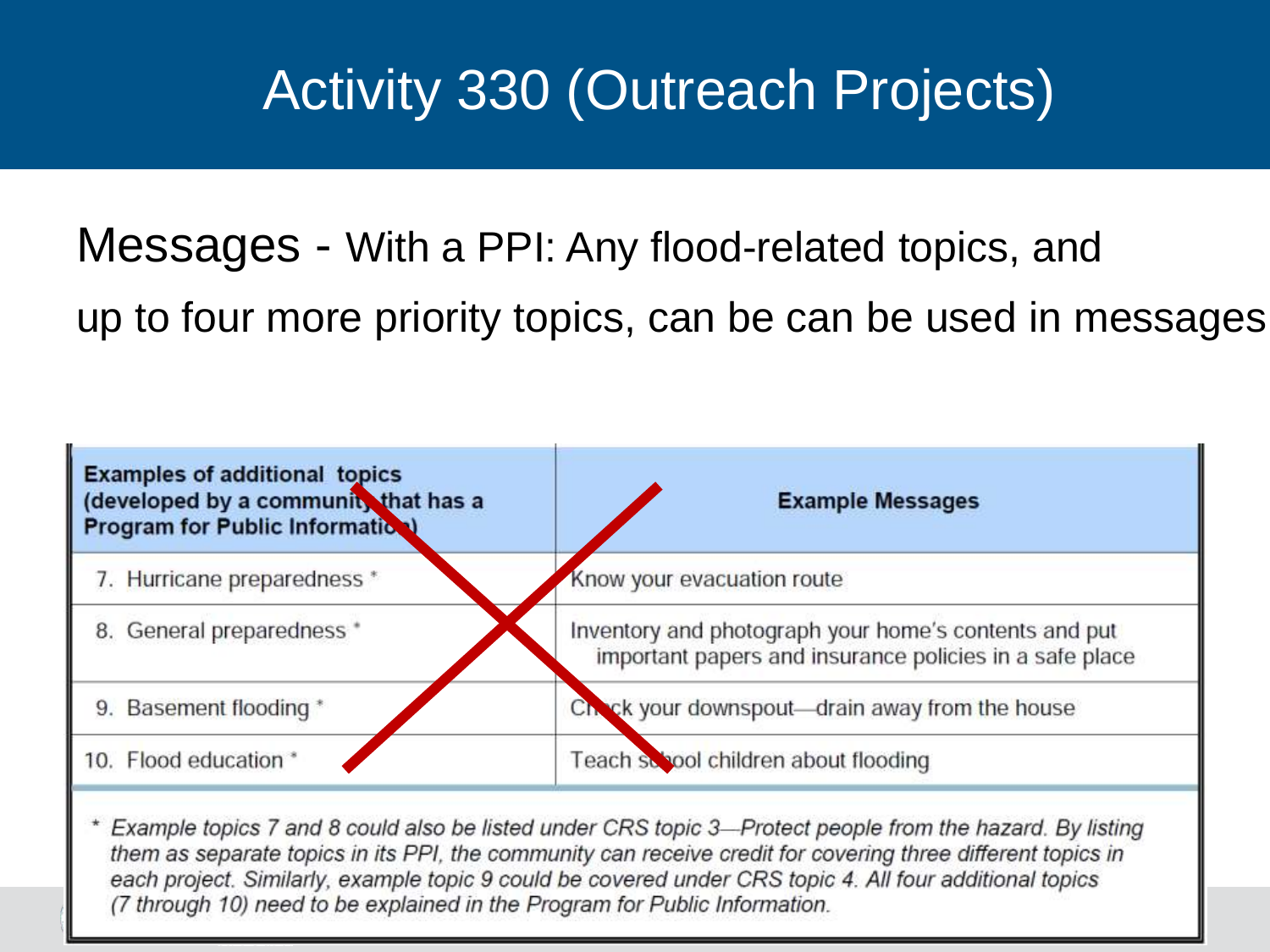### 300 Series Changes

### Activity 350 (Flood Protection Information) WEB Credit

- 2015 WEB2 (emergency response) combined with WEB1 (more information on 330 messages)
- WEB3 and WEB4, now WEB2 and WEB3.
- Available credit is unchanged.

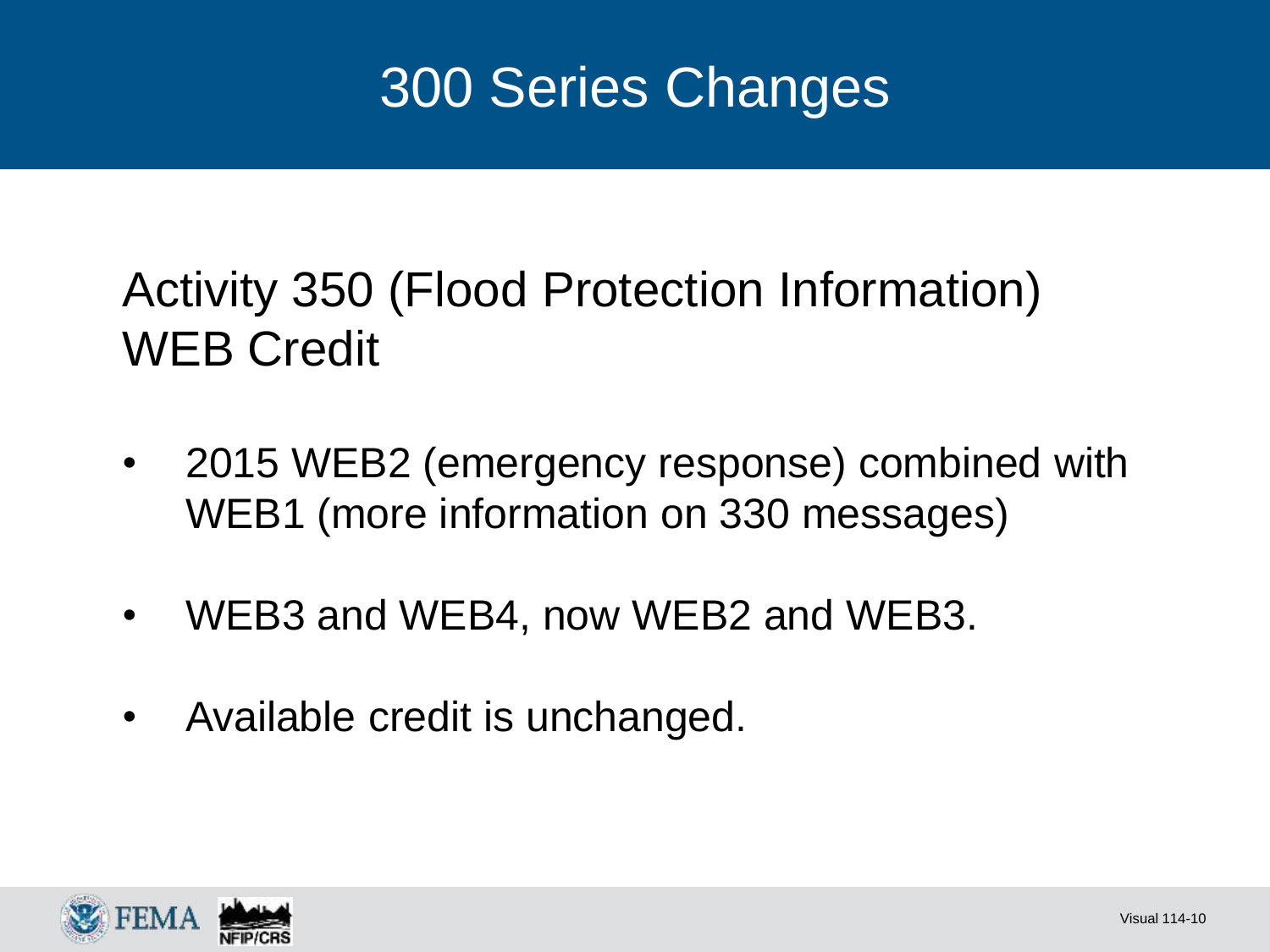## 300 Series Changes

Activity 370 (Flood Insurance Promotion)

- A Lender is no longer required on the committee
- Coverage improvement plan committee must still have an insurance agent

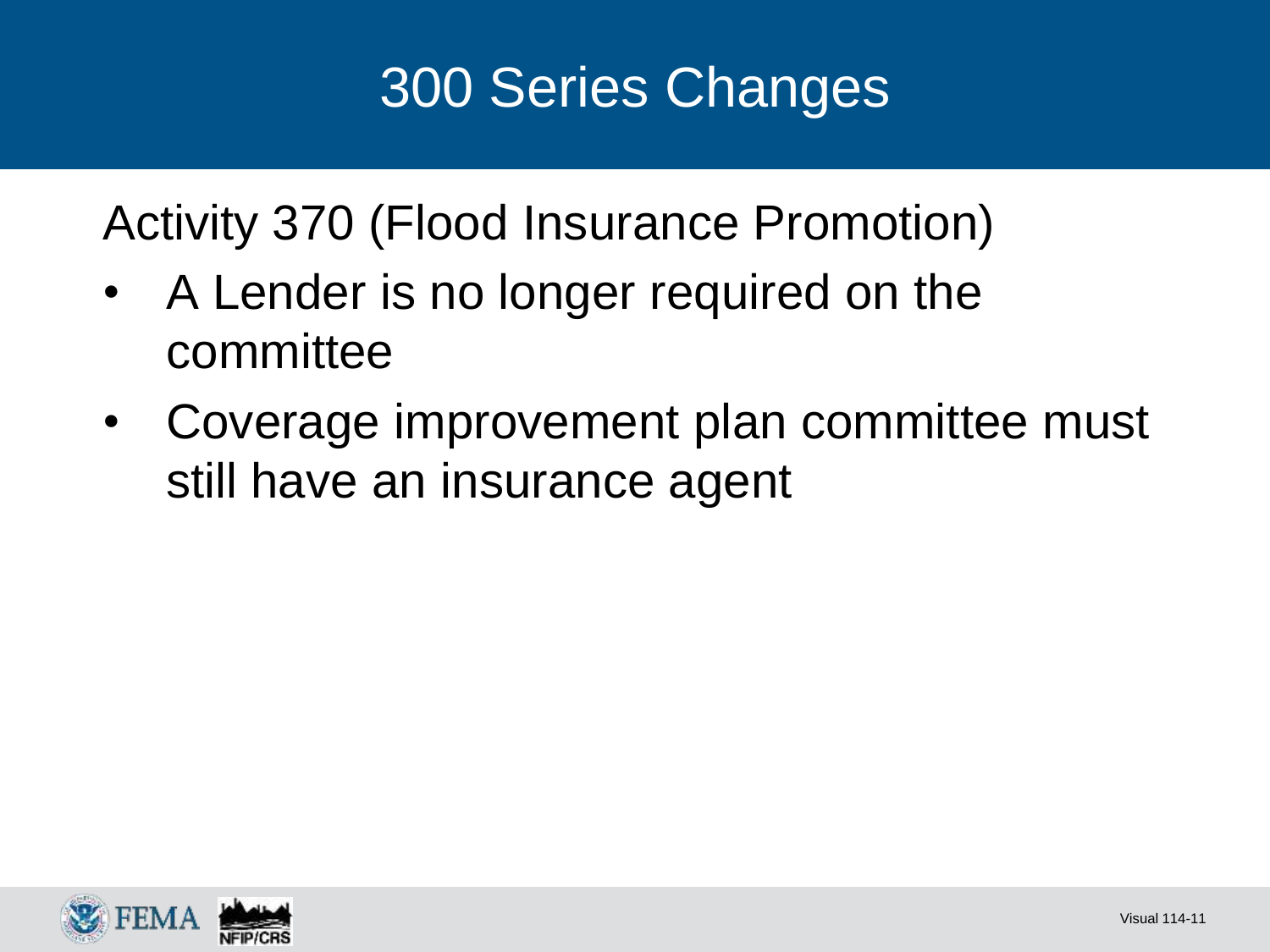# 400 Series Changes Mapping and Regulations

Section 403 - Impact adjustment maps

- o "Mays" changed to "Musts"
- o 10 acres or more of open water removed
- o 10 acres or more of federal or tribal lands removed



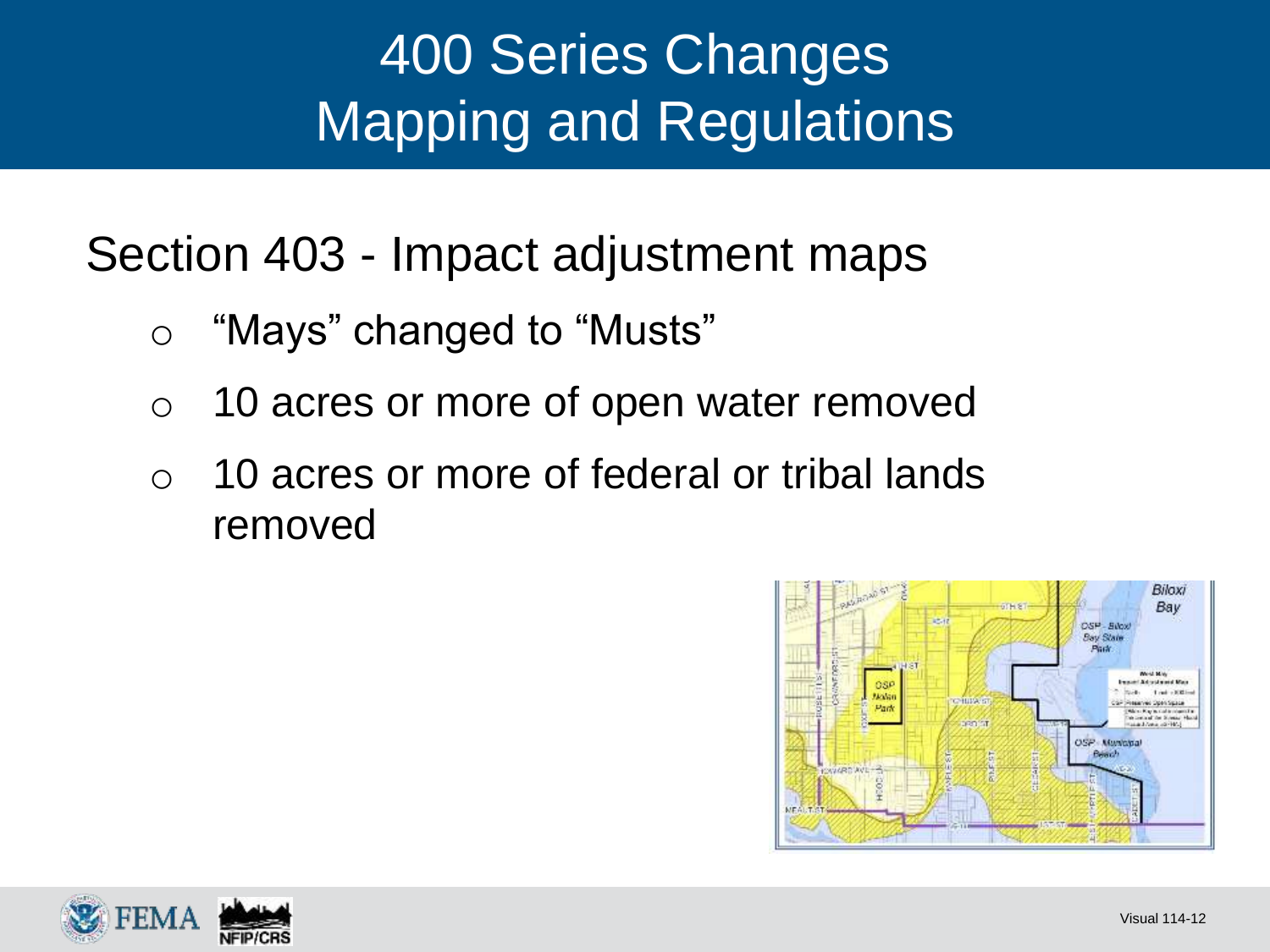### Activity 410 Changes (Floodplain Mapping)

- Cooperating Technical Partners (CTP) credit is retired and points redistributed
- New Study Credit (NS) increase max credit from 290 to 350 pts
- Floodway Standards (FWS) increase max credit from 110 to 140 pts
- Higher Study Standards (HSS) increase max credit from 160 to 200 pts
	- No more credit for "better topo"
	- No more credit for 500-year floodplain
	- Added credit for future-conditions related to climate change (e.g., SLR)
	- Added credit for mapping freeboard (at least 1ft)

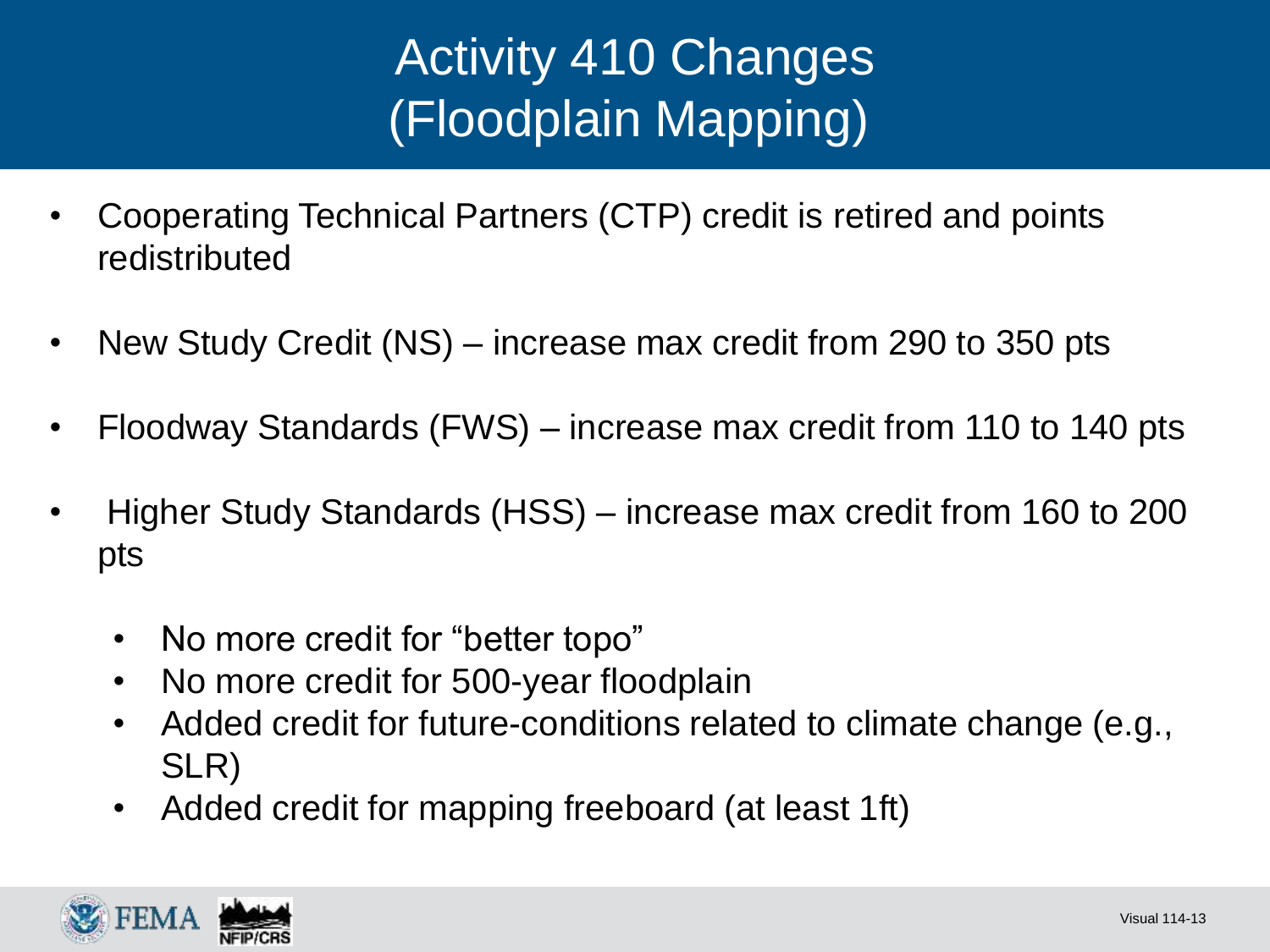Activity 410 Changes (Floodplain Mapping)

Higher Study Standard (HSS)

- For mapping freeboard areas
- Areas must be regulated for Activity 410 credit



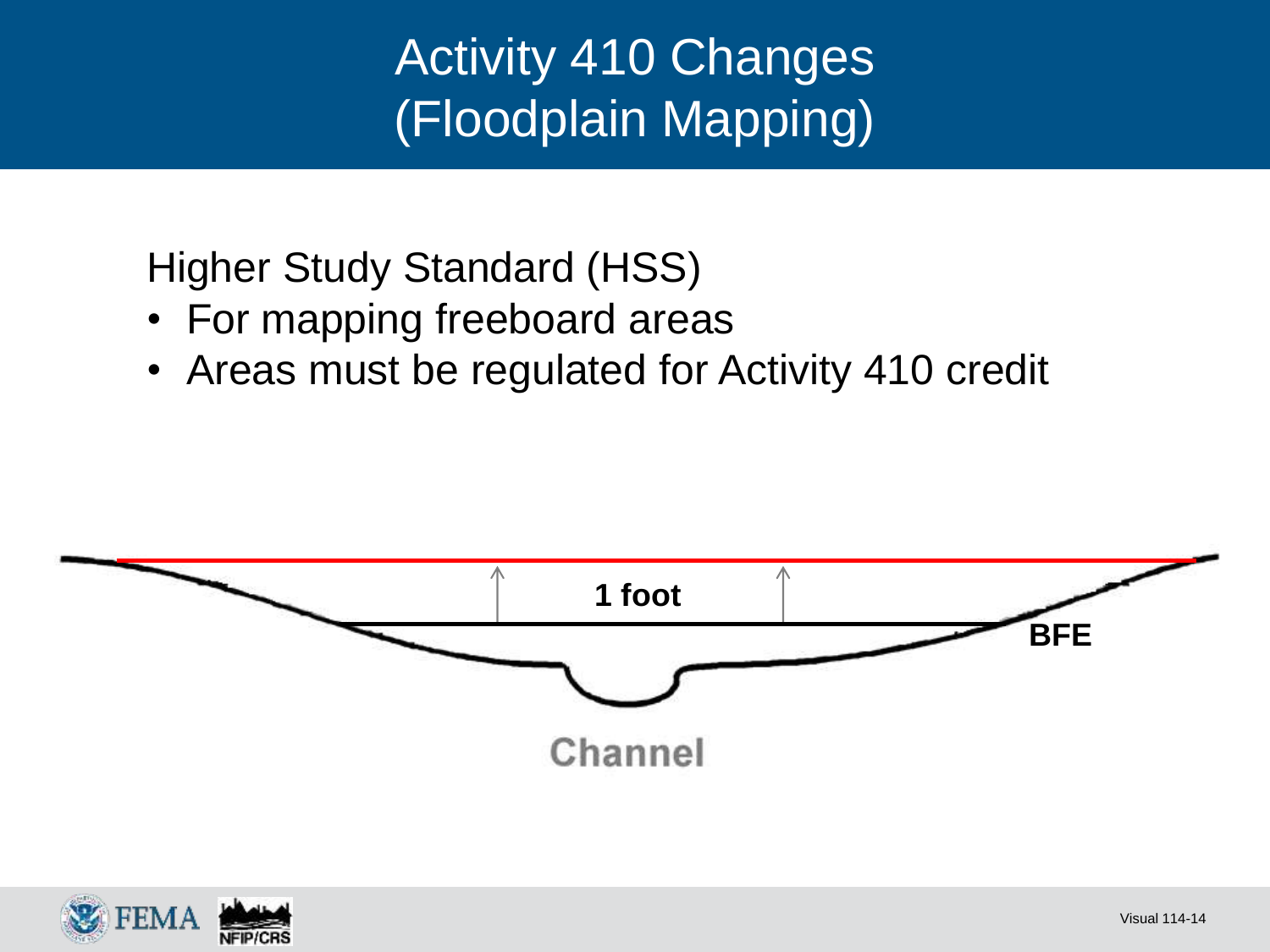### 400 Series Changes Mapping and Regulations

Activity 420 (Open Space Preservation)

- NFOS5 for public information has been retired
- Credit has been added to NFOS1
- NFOS1 = 190 points

NFOS = natural functions open space

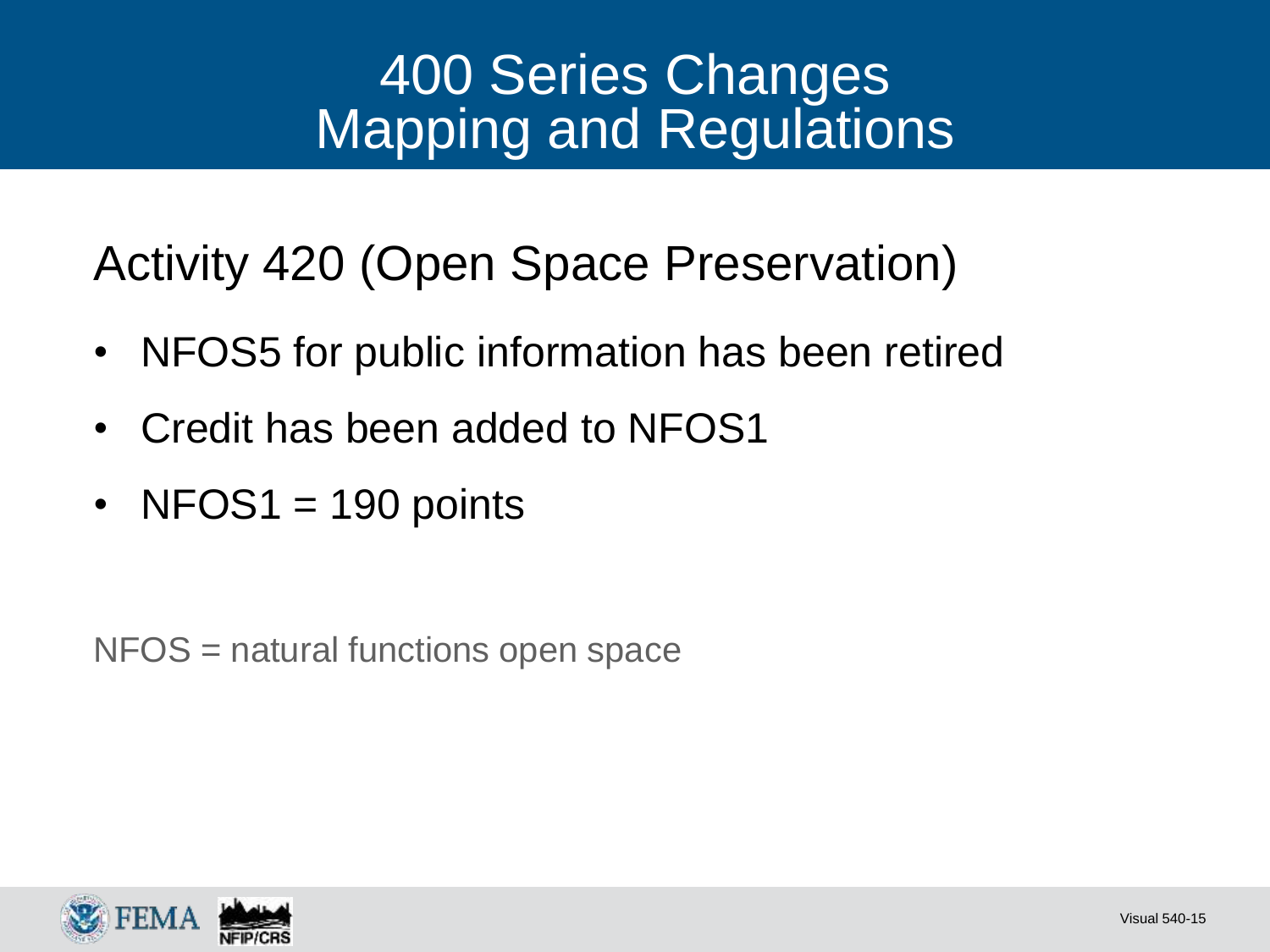## 400 Series Changes Mapping and Regulations

Activity 450 (Stormwater Management)

- Watershed Master Plan (WMP credit) changed to add coastal sea level rise option for coastal communities
- Option to meet the Class 4 prerequisite for WMP credit

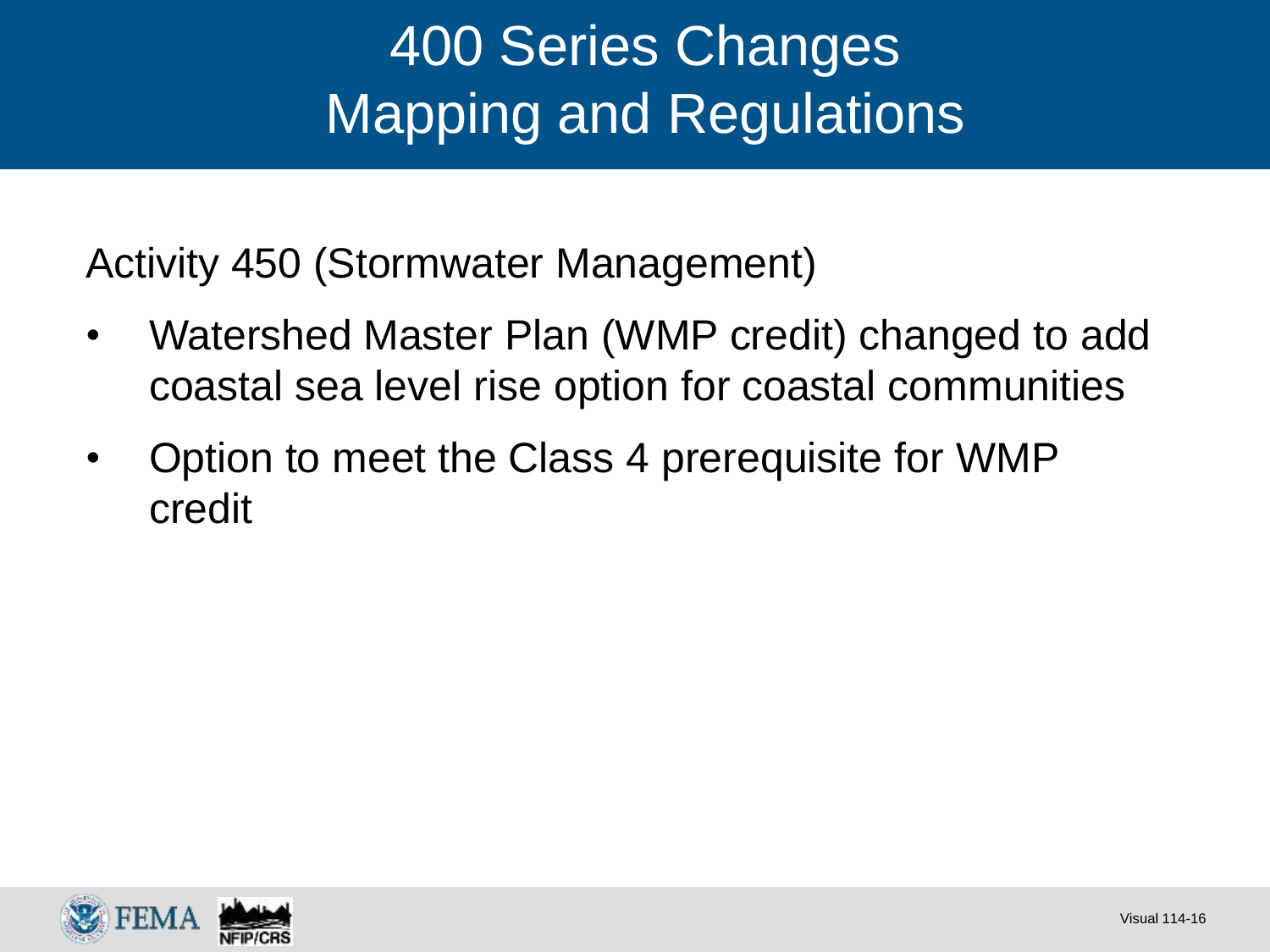### 500 Series Changes Flood Damage Reduction Activities

#### Section 502 –

#### CRS Repetitive Loss Categories

| <b>CRS Rep. Loss</b><br><b>Category</b> | <b>RL Properties</b><br>2013 Manual | <b>RL Properties</b><br>2017 Manual |  |
|-----------------------------------------|-------------------------------------|-------------------------------------|--|
| Category A                              |                                     |                                     |  |
| Category B                              | $1 - 9$                             | $1 - 49$                            |  |
| Category C                              | 10 or More                          | 50 or More                          |  |
|                                         |                                     |                                     |  |

CRS Floodplain Management Plan – Planning Step 5(c) – full credit needed

 $\checkmark$  Examine all RL areas and insurance claims

- OR -

Repetitive Loss Area Analyses (RLAAs) for all RL Properties

- $\checkmark$  FMP Step 5(c) not met or
- $\checkmark$  When DMA plan not updated every 5 years

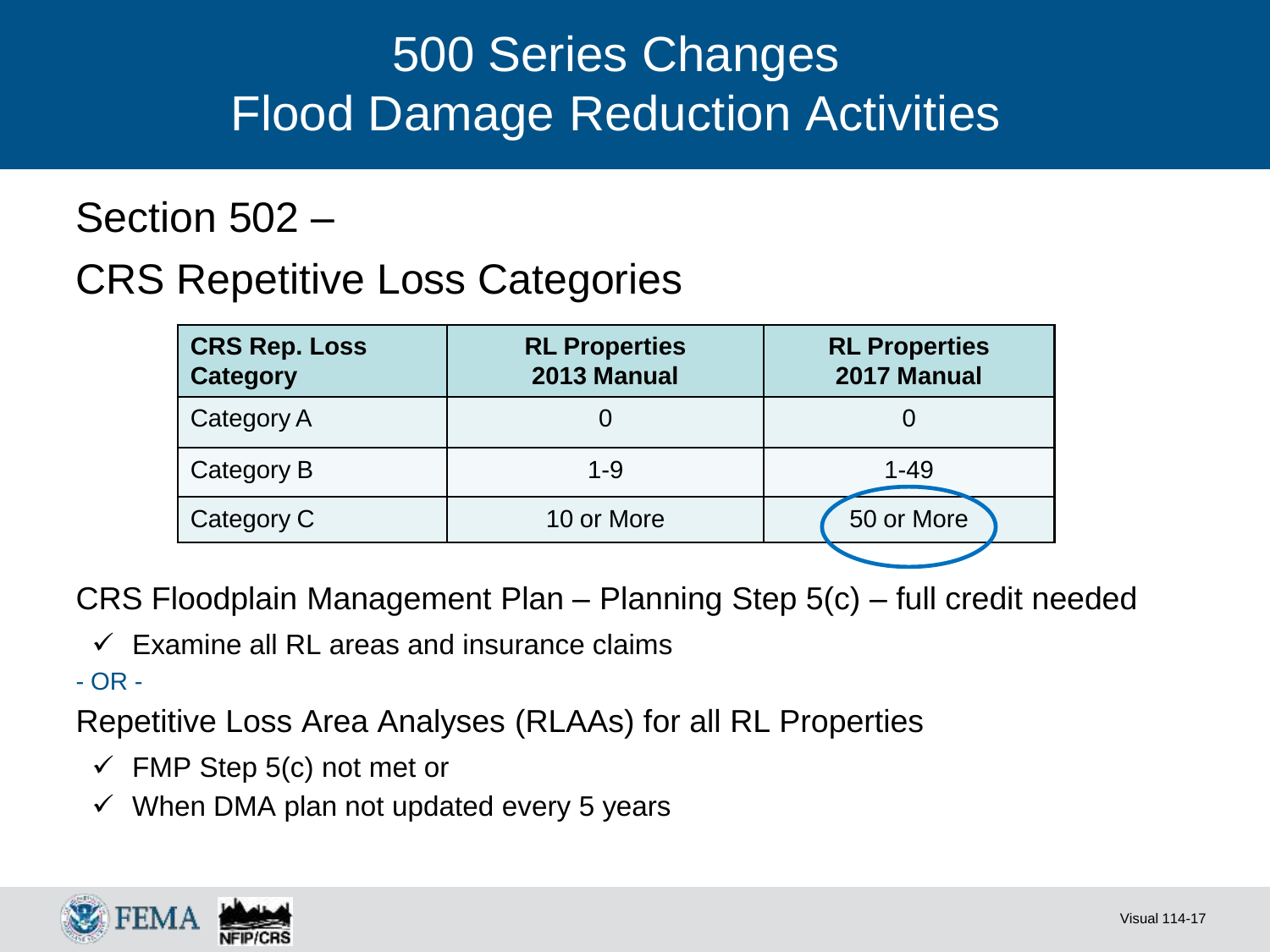### 500 Series Changes Flood Damage Reduction Activities

Activity 530 (Flood Protection)

• Technique Used factor added to OPTION 1 Calculation

 $c530 = 2.4$  x number of protected buildings  $x \text{ TU}$ 

TU = Technique Used

| Table 530-1. Flood protection techniques used. |                                                               |             |
|------------------------------------------------|---------------------------------------------------------------|-------------|
| <b>Acronym</b><br>$(TU_$ )                     | <b>Technique Used</b>                                         | Range       |
| <b>TUE</b>                                     | Elevation                                                     | 1.0         |
| <b>TUD</b>                                     | Dry floodproofing                                             | $0.2 - 0.6$ |
| <b>TUW</b>                                     | Wet floodproofing                                             | $0.2 - 0.5$ |
| <b>TUS</b>                                     | Sewer backup                                                  | $0.1 - 0.2$ |
| <b>TUB</b>                                     | Barrier, levee, or floodwall                                  | $0.4 - 0.8$ |
| <b>TUC</b>                                     | Channel modification, storm sewer<br>improvements, diversions | $0.7 - 0.8$ |
| TUF                                            | Storage facilities                                            | 0.8         |



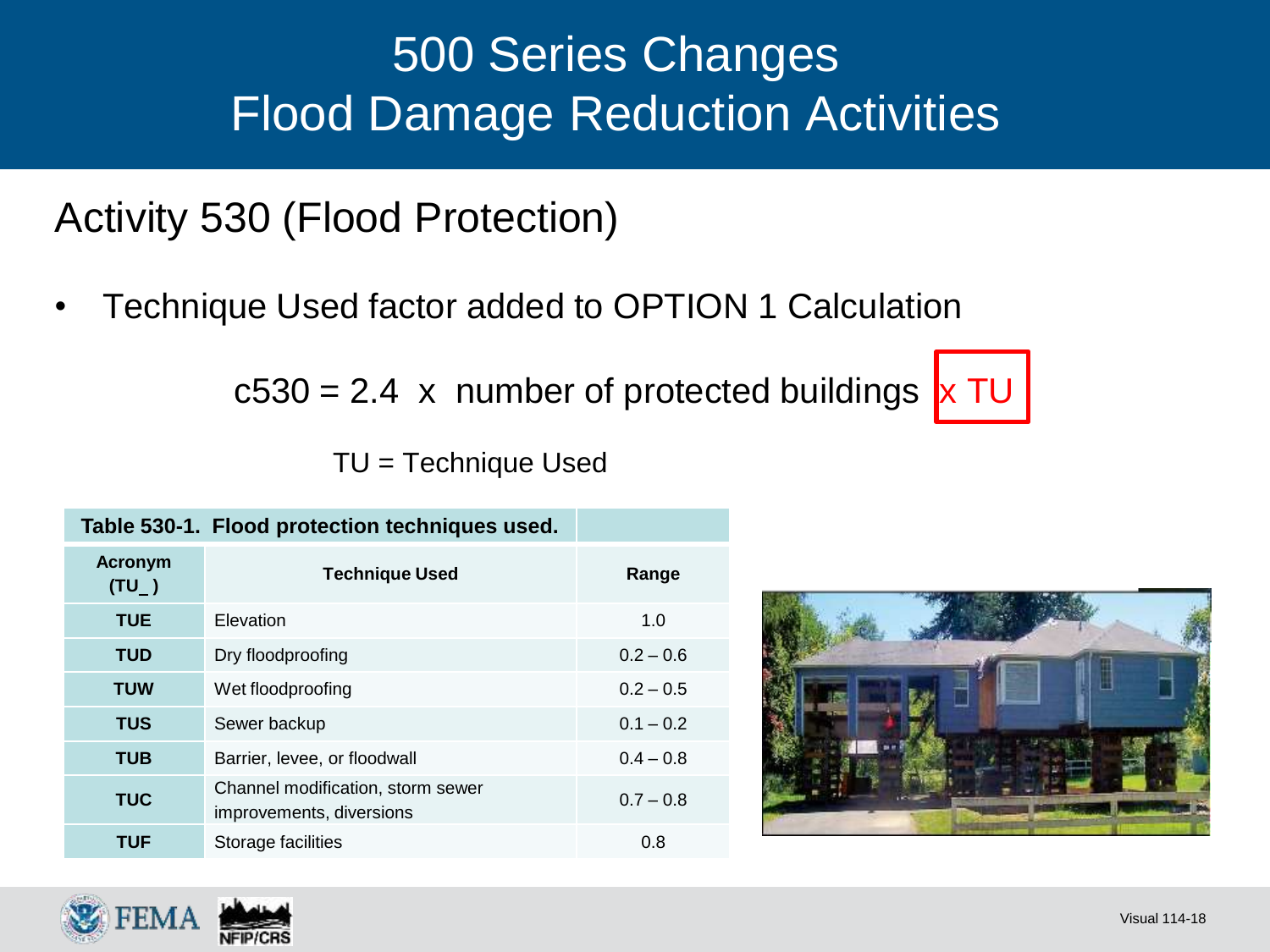#### 500 Series Changes Flood Damage Reduction Activities

Activity 540 – (Drainage System Maintenance)

- a. Channel Debris Removal (CDR)
- b. Problem Site Maintenance (PSM)
- c. Capital Improvement Program (CIP)
- d. Stream Dumping Regulations (SDR)
- e. Erosion Protection Maintenance (EPM)
- f. Storage Basin Maintenance (SBM)



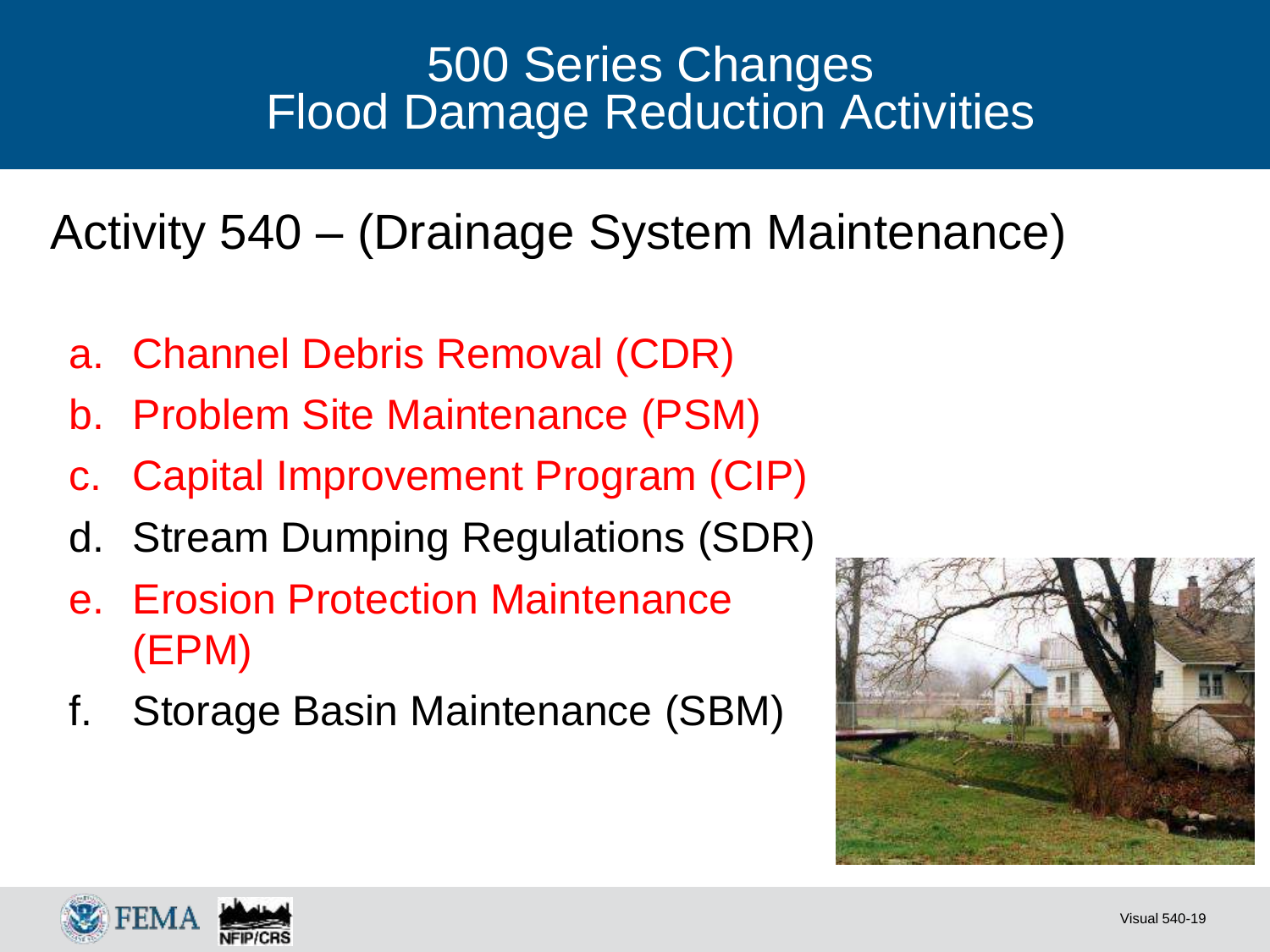### Activity 540 - Drainage System **Maintenance**

Channel Debris Removal (CDR)

- a) No credit for pipe systems
- b) Focus is on natural systems, and
- c) Natural systems that have been channelized or piped
- d) No change in maximum credit



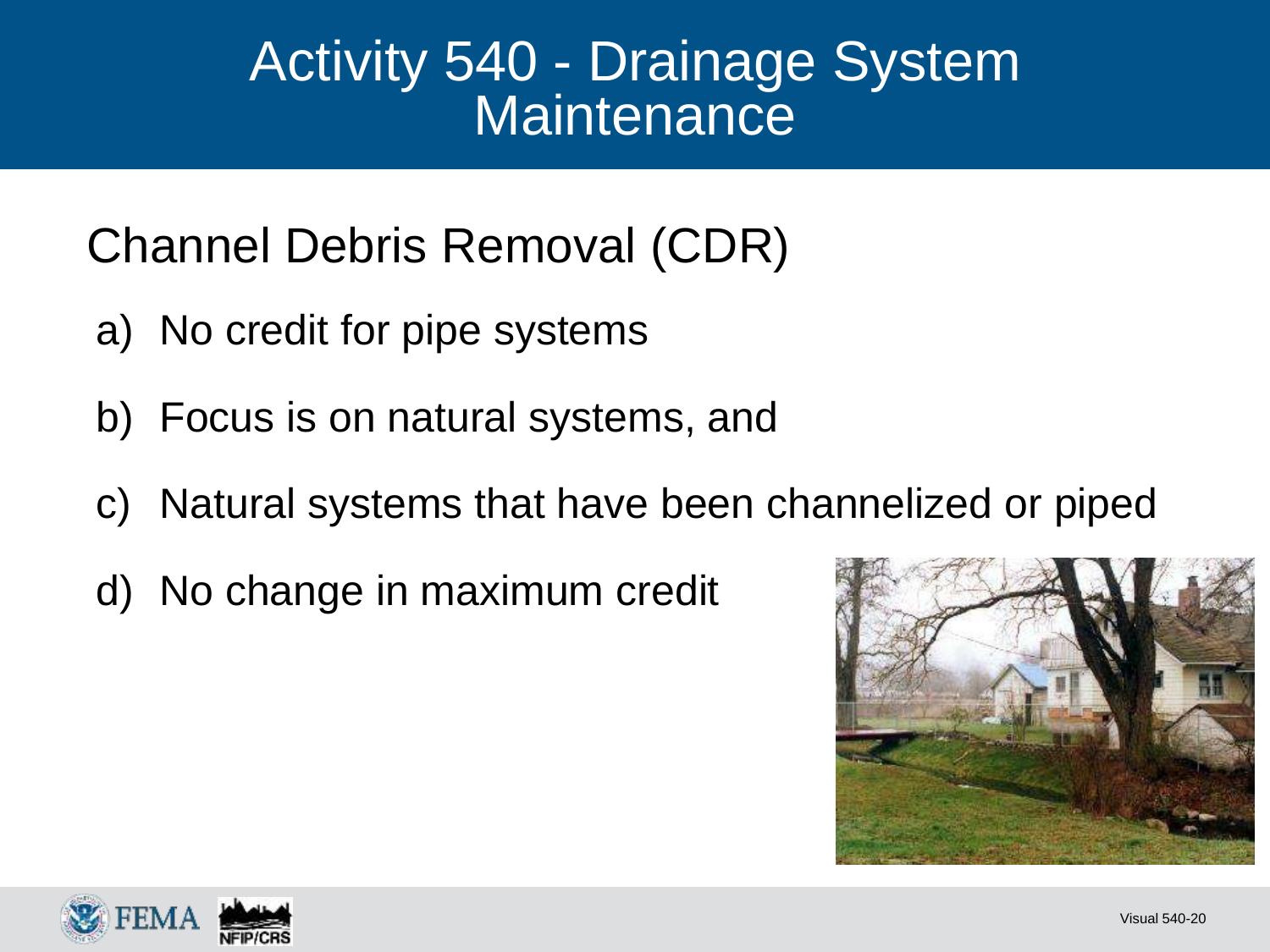### Activity 540 - Drainage System **Maintenance**

Problem Site Maintenance (PSM) and Capital Improvement Plans (CIP)

- a) All are now stand alone
- b) Credit for CDR is no longer a prerequisite

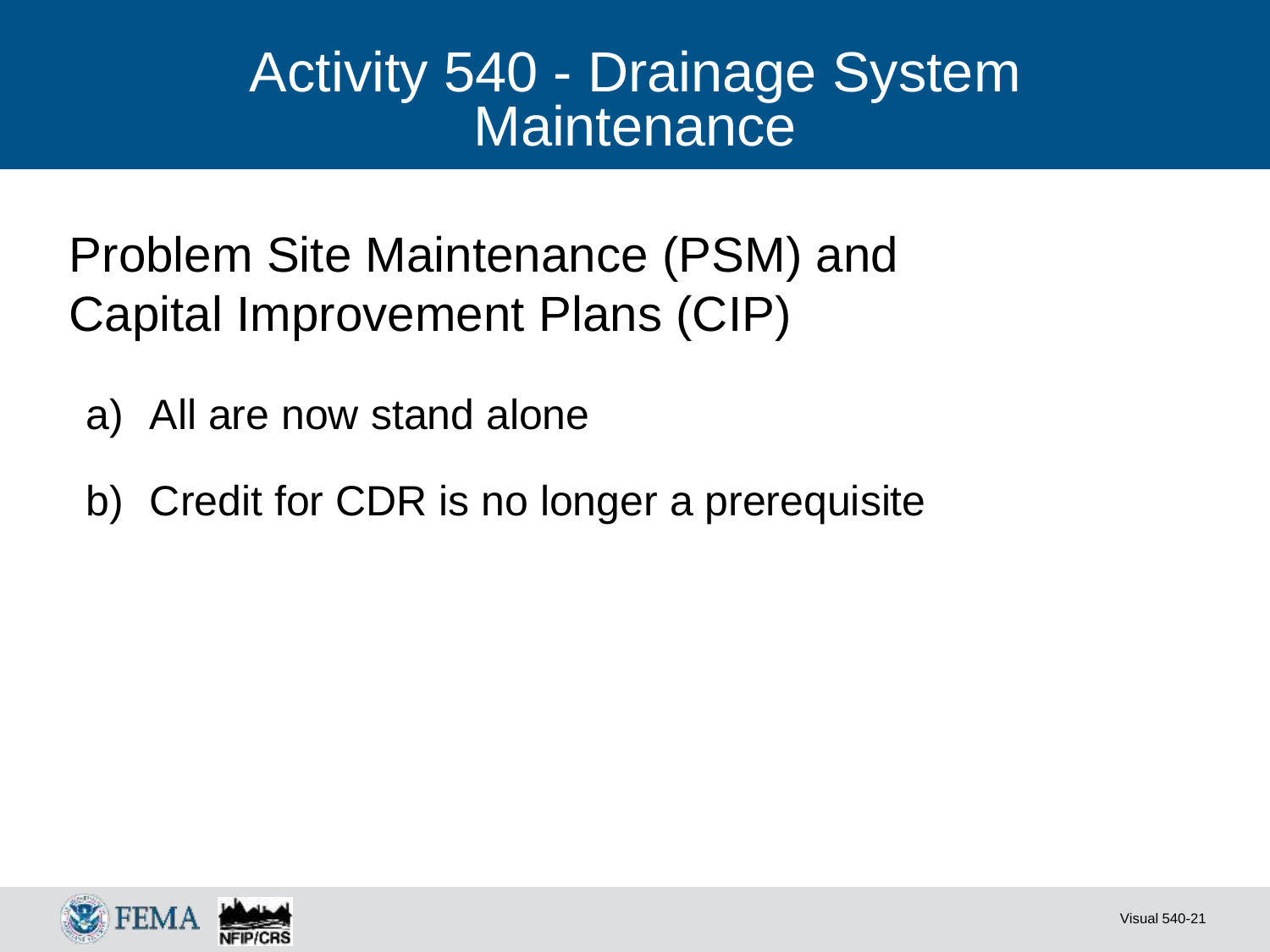### Activity 540 - Drainage System **Maintenance**

Erosion Protection Maintenance (EPM)

- The element EPM is being retired
- Credit was moved to other coastal elements



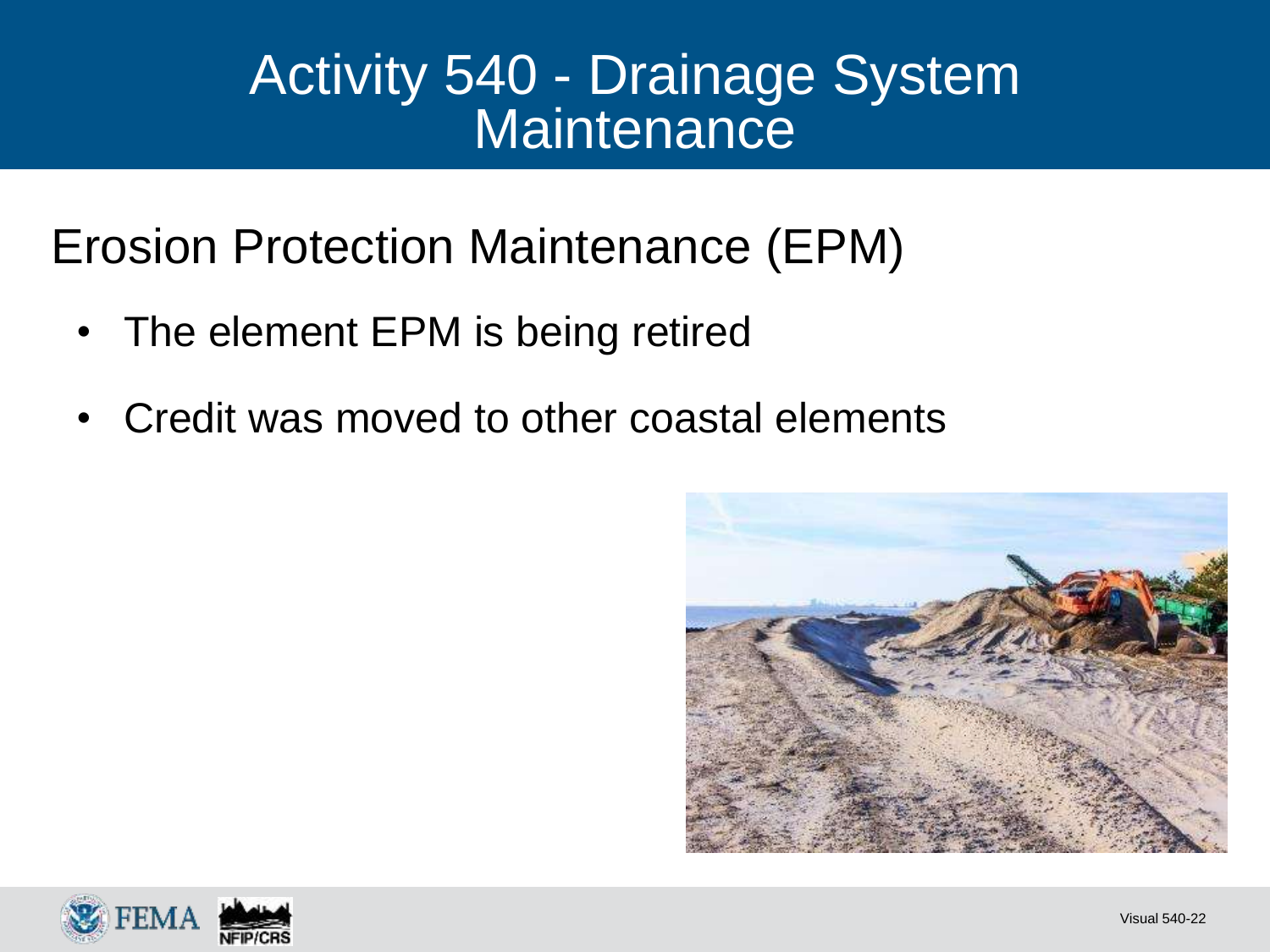## 600 Series Changes Warning and Response

- 610 (Flood Warning and Response)
	- o Adjustments in Emergency Warning Dissemination (EWD)
	- o Adjustments in Flood Response Operations (FRO)

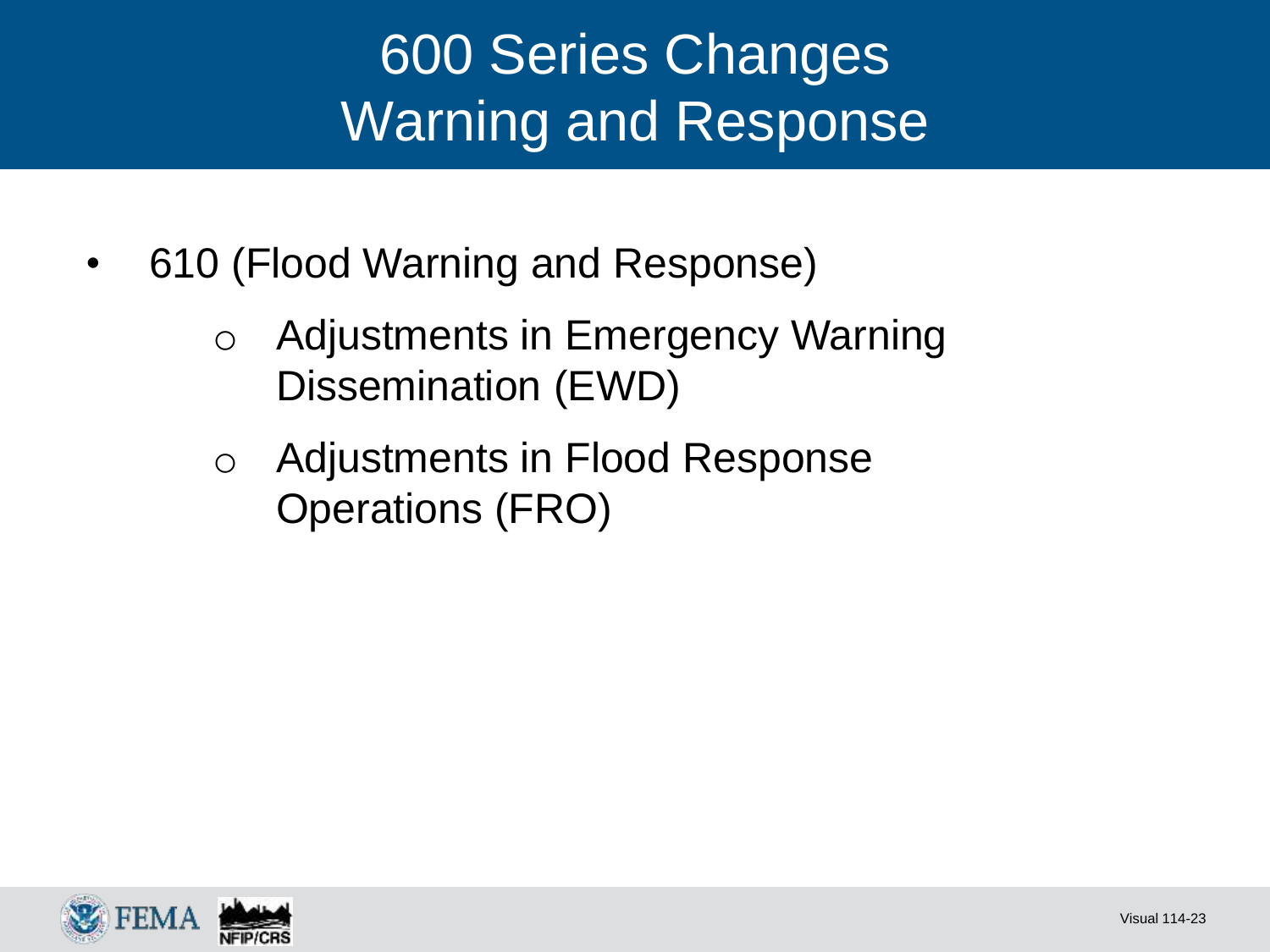## 600 Series Changes Warning and Response

620 (Levees) Levee Maintenance (LM) Credit

- o Credit for LM as stand-alone credit for nonaccredited levees
- o Credit for threat recognition, warning, response plans and critical facilities not required for LM credit

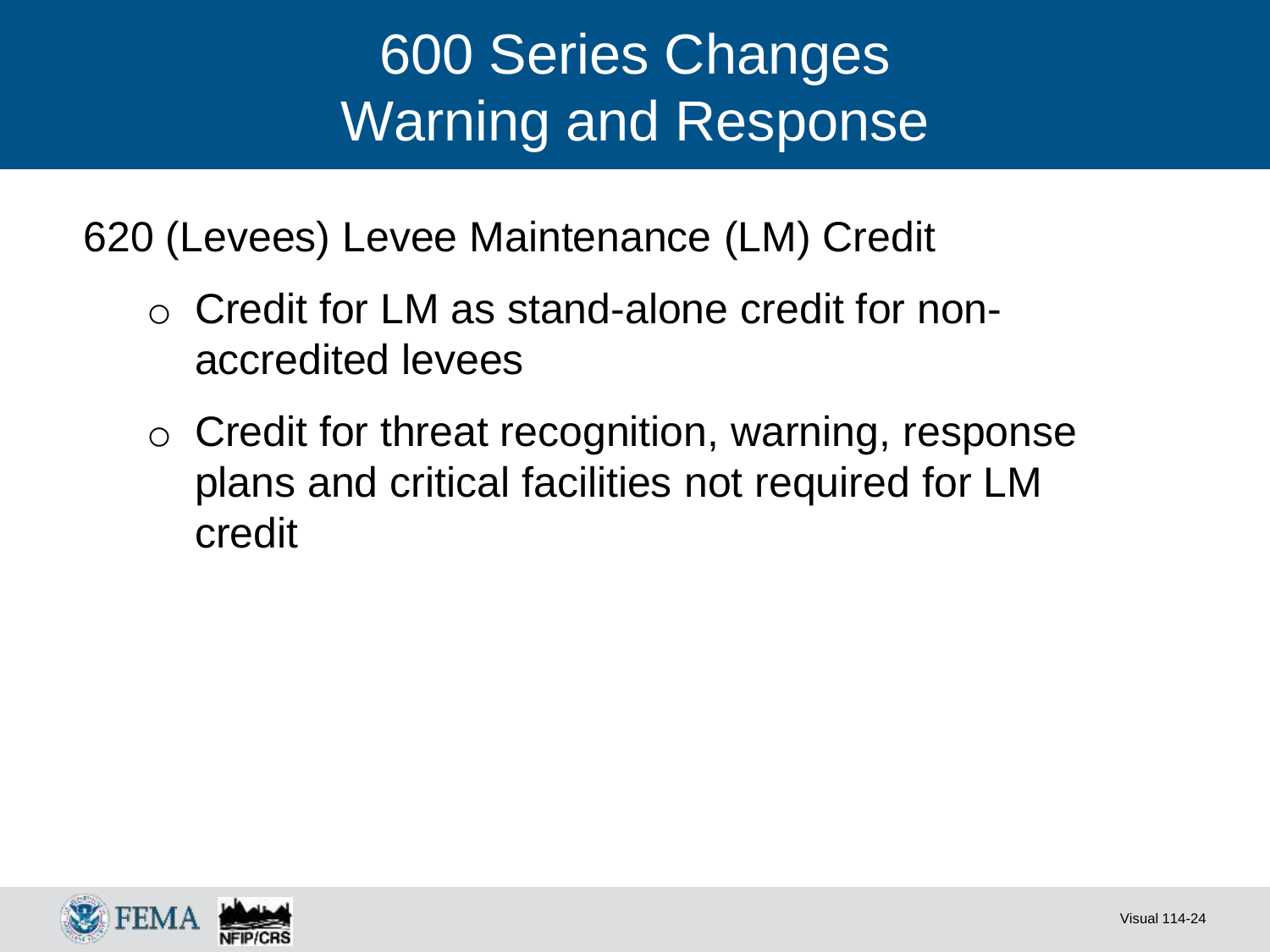# Section 200 Changes

- Prerequisites
	- Class 9 prerequisite for repetitive loss Category C clarification
	- Class 4 freeboard
- Forms Appendix E and F
	- Updated
- Quick Check
	- Simplified (no points)

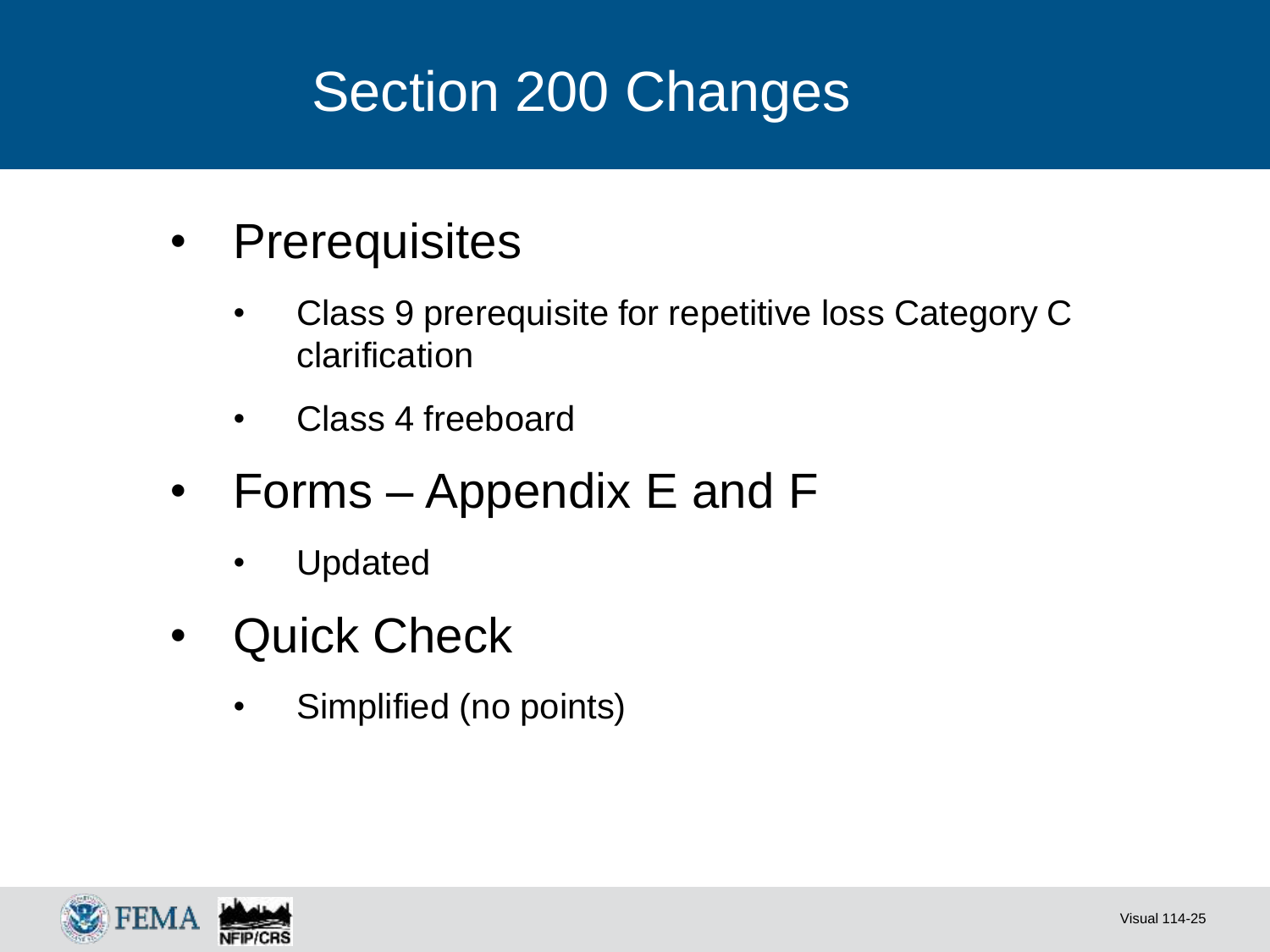# Section 200 Changes

232.b. Cycle Scheduling – "A community keeps its classification for three or five years after its effective date…. Communities with larger total premium discounts and/or better classes may be visited on a three-year cycle."

- Currently all Class 1-5 communities have 3-year cycle verification visits
- Currently all Class 6-9 communities have 5-year cycle verification visits



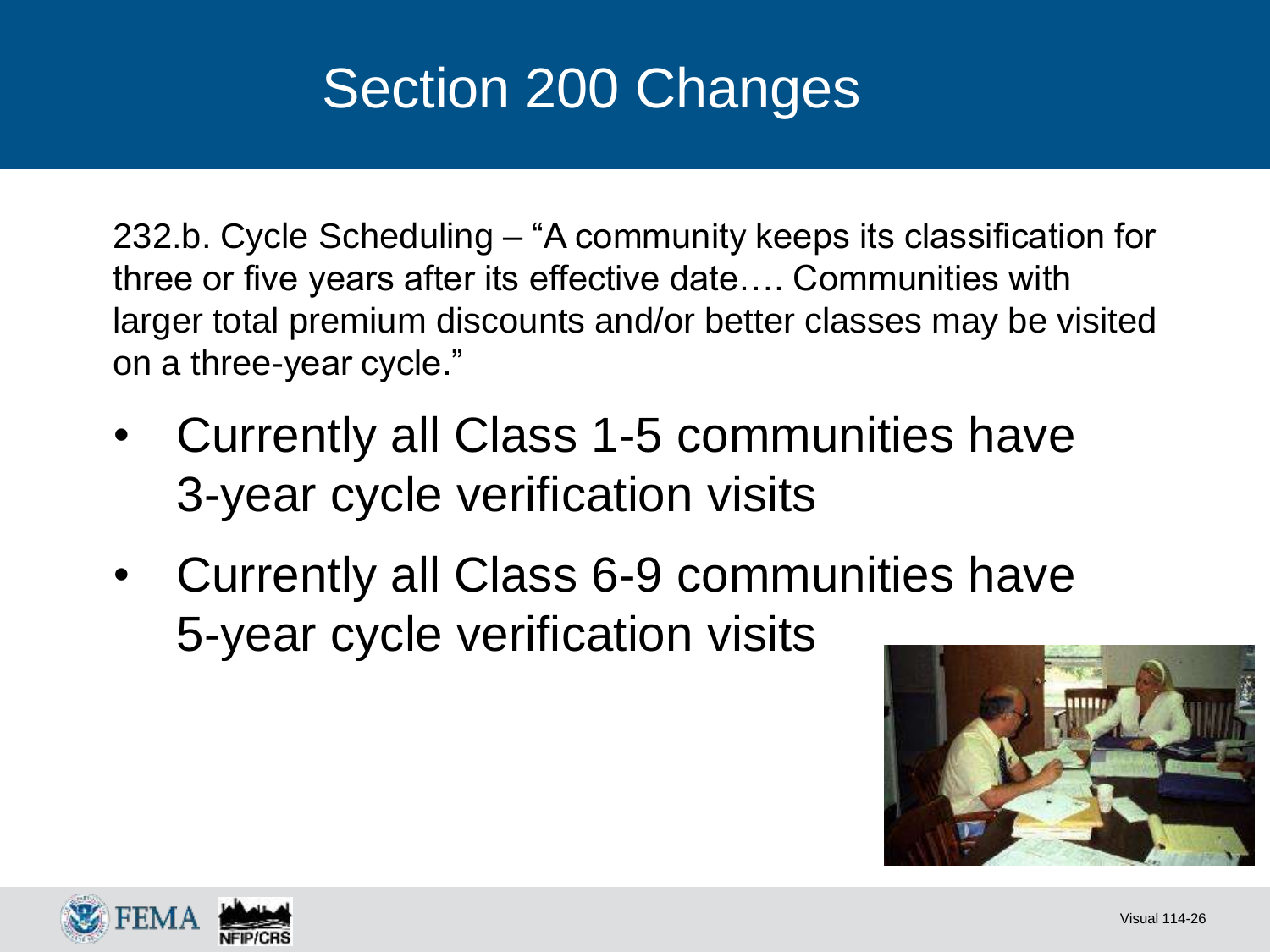# Section 200 Changes

#### Section 232 – Verification Visit

- 3-Year Cycle Visits
	- Class 1-4 communities and

 $\checkmark$  Top 10% of total premium discount communities (140 communities)

### 5-Year Cycle Visits

 Class 5-9 communities not in the top 10% of total CRS discount communities

Phased-in as cycle visits occur. No change in your expected next cycle visit.

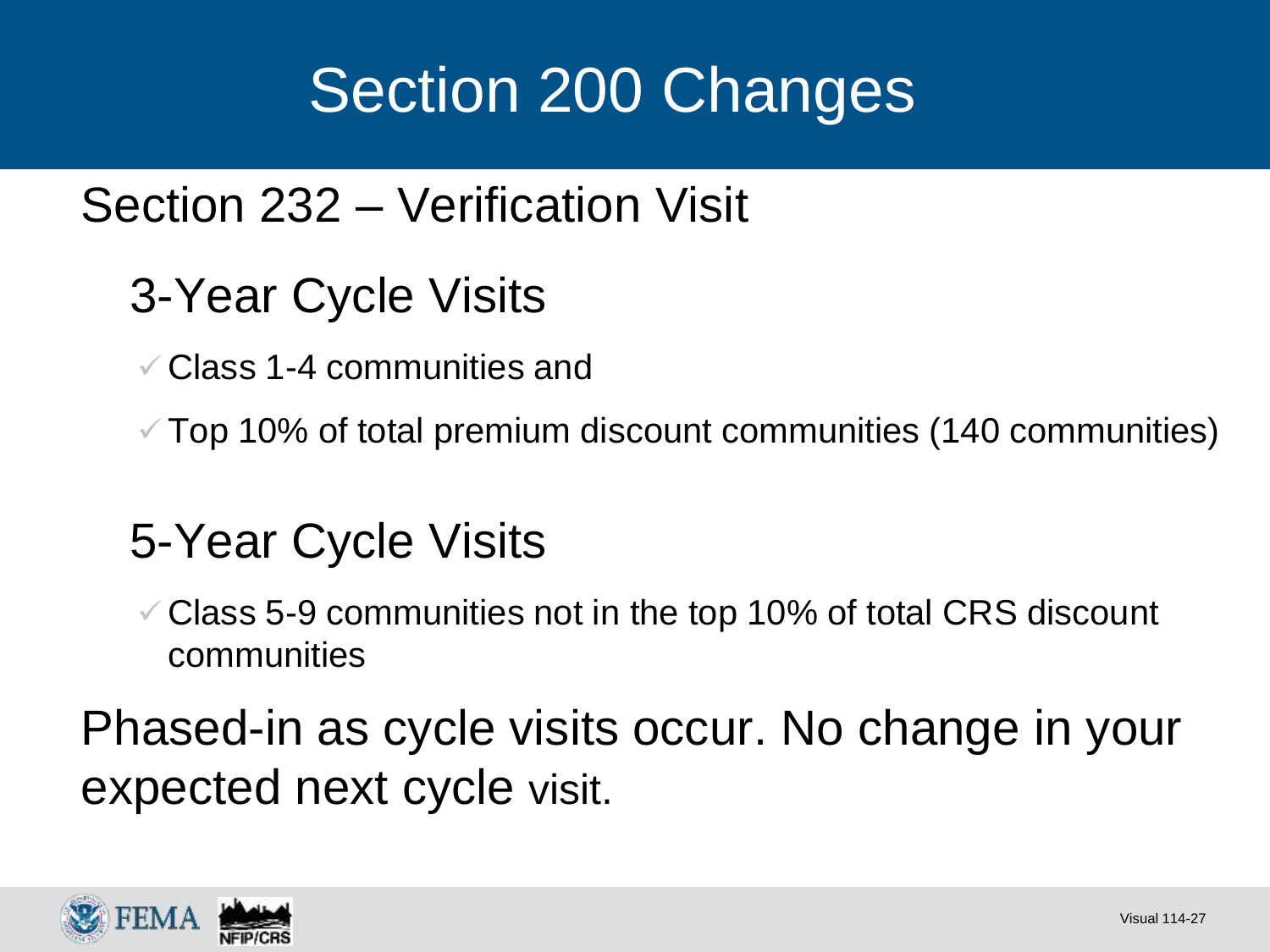#### Summary:

- 300 Series 320, 330, 350
- 400 Series 410, 420 430 450
- 500 Series 502, 530, 540
- 600 Series 620
- 200 Series Cycle visits and State-based Credit

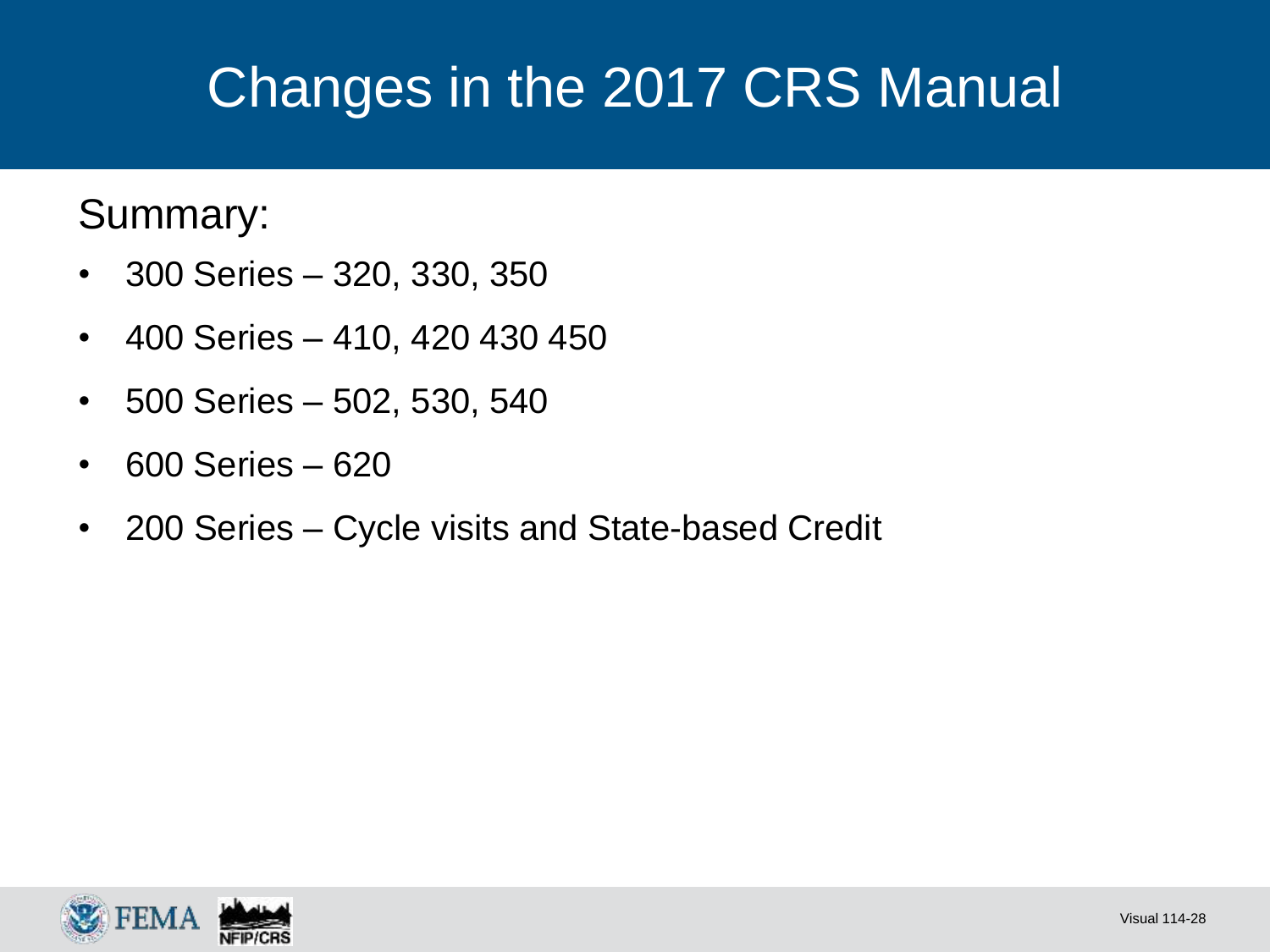### CRSresources.org Updates

2017 updates have been made to CRSresources.org

- Forms & Worksheets
- Scoring guides
- Checklists
- Etc.



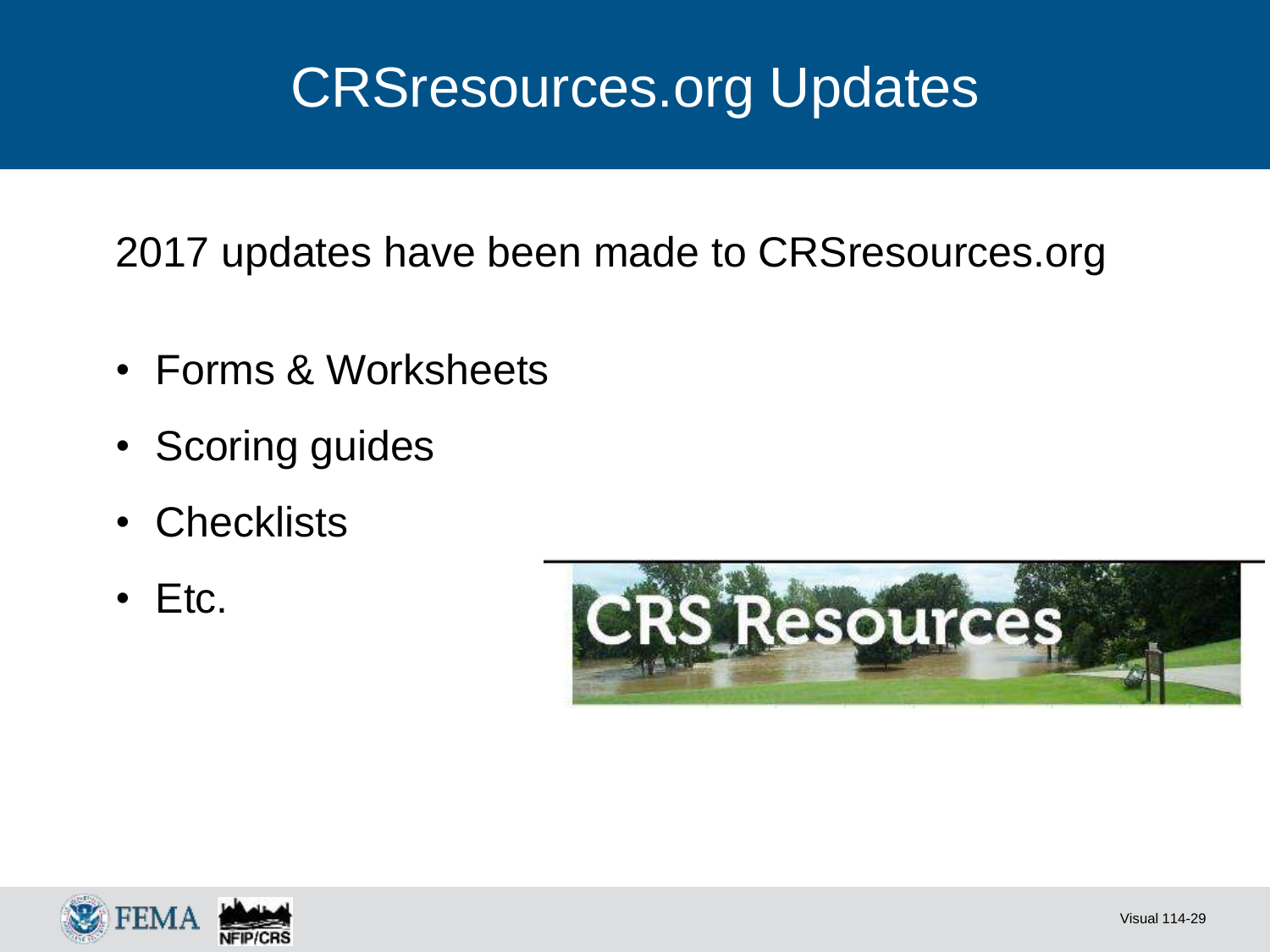ISO/CRS Specialists will be helping all communities:

- Verification Visits
- Users Groups
- Conferences



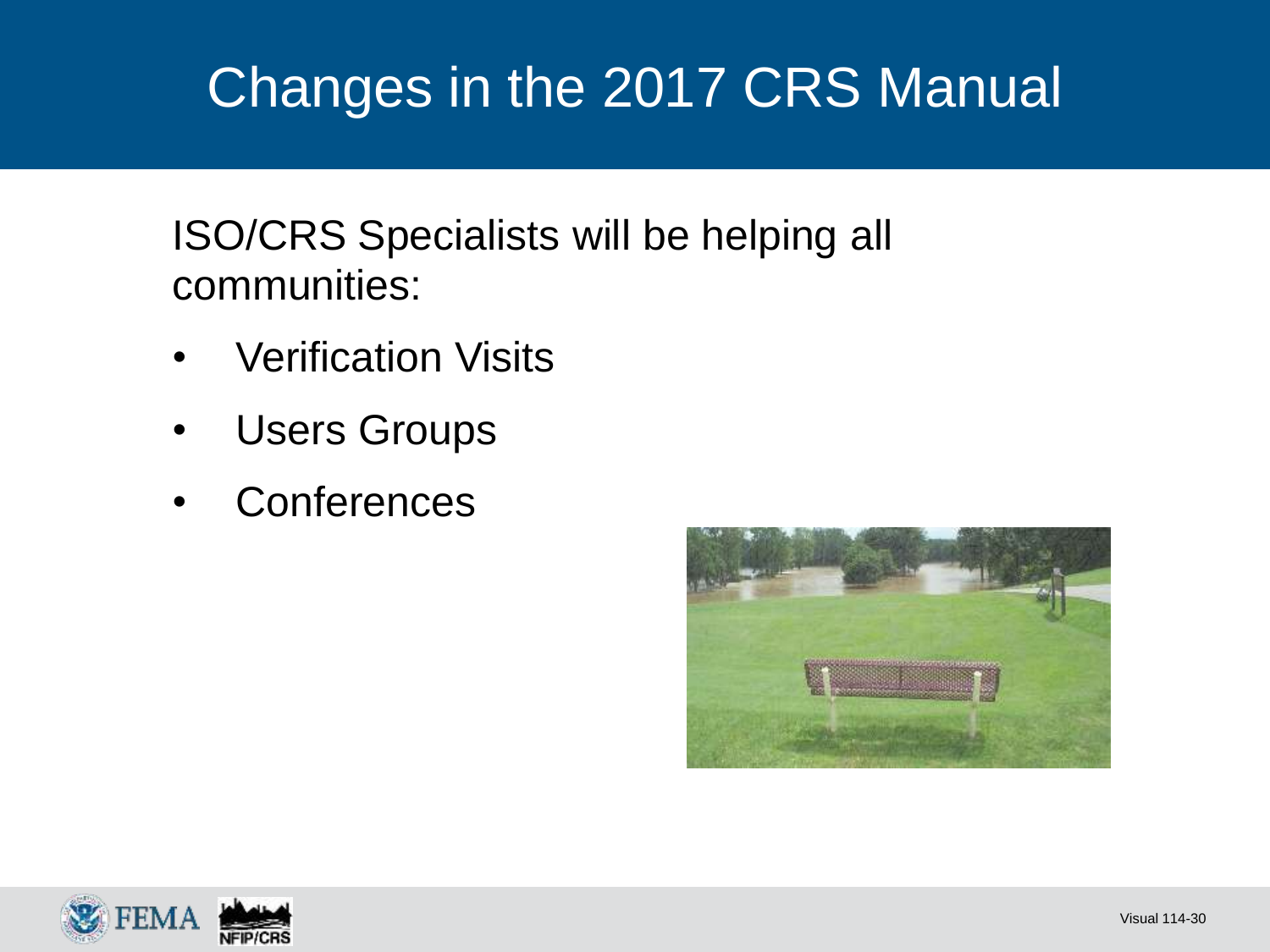# CRS Training Opportunities

- Webinars
- EMI Course
- Field Courses
- See *NFIP/CRS Update Newsletter* for dates



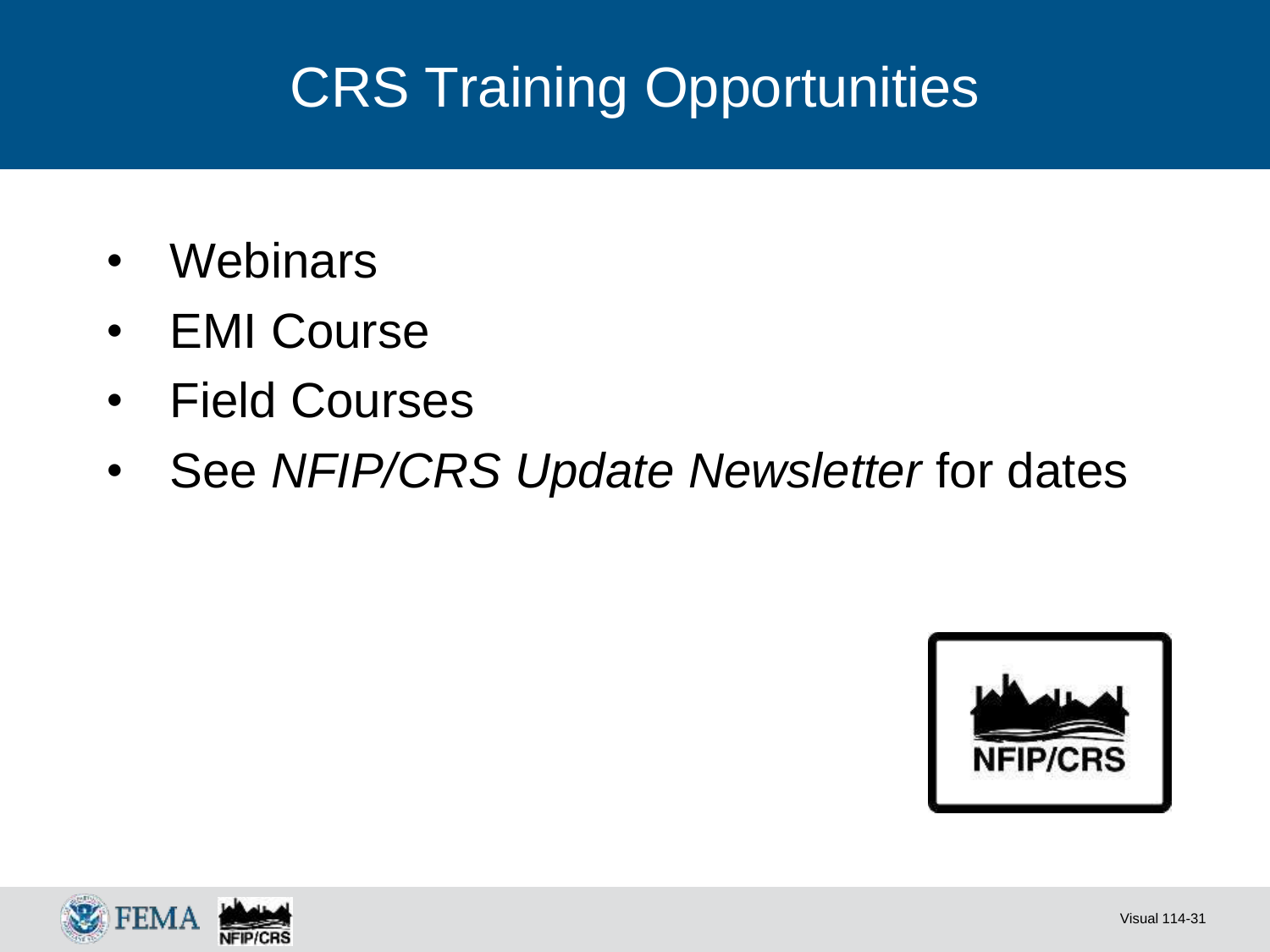### CRS Webinar Series

#### 2017 Webinars (all times 1:00 p.m. Eastern)

*Visit* CRSresources.org -*Training & Videos Tab*

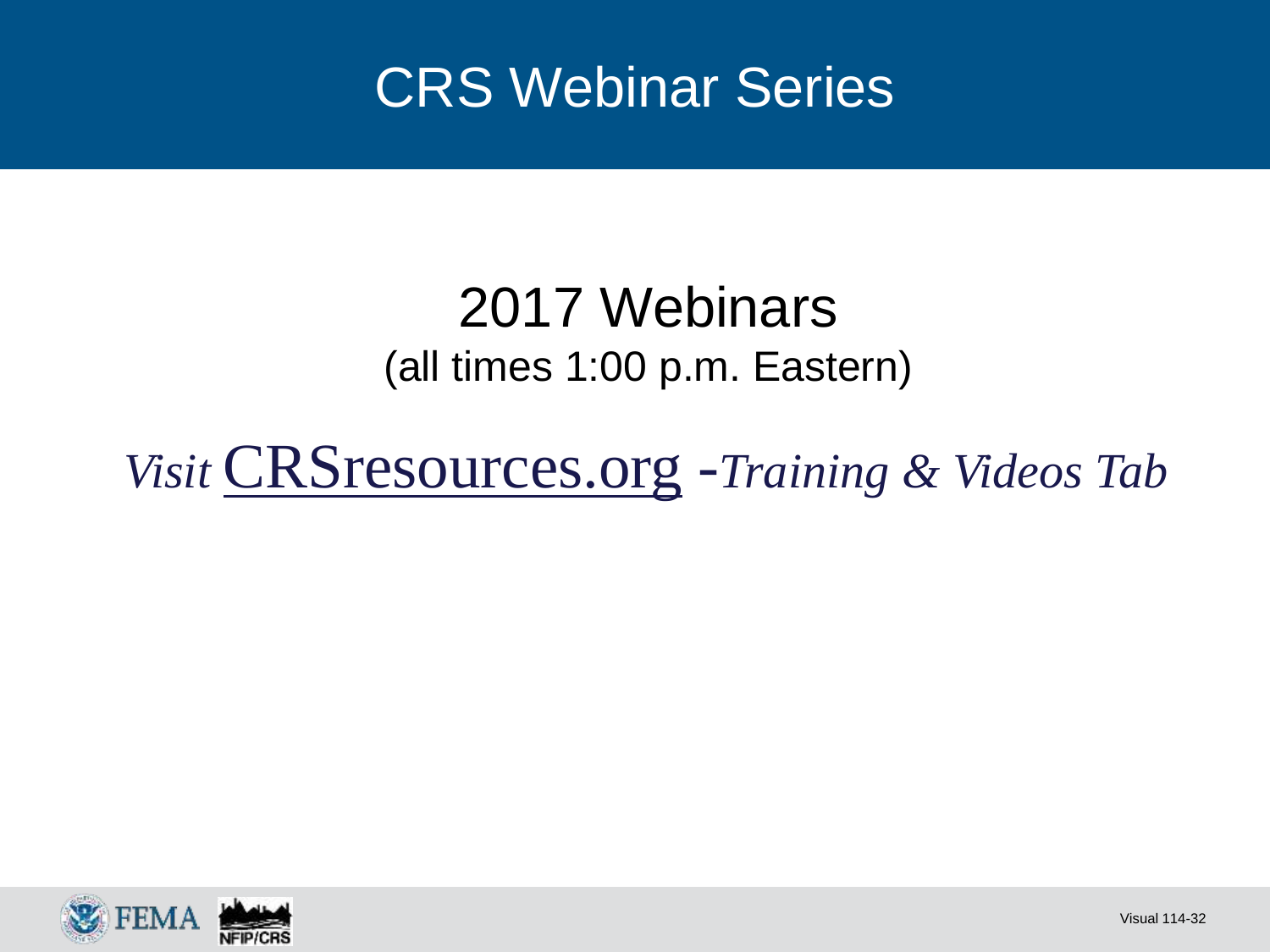### CRS Webinar Series

# Questions?